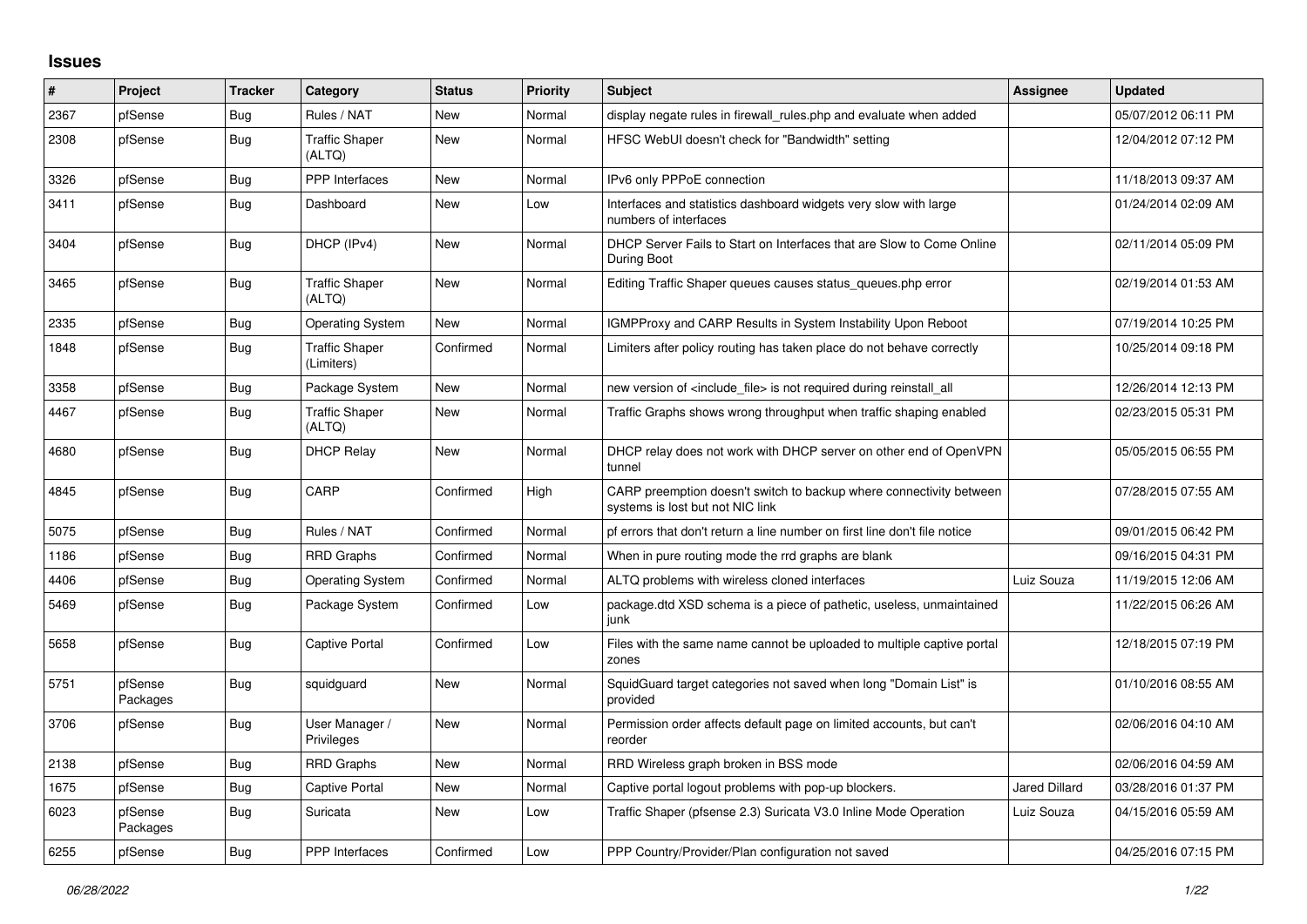| $\sharp$ | Project             | <b>Tracker</b> | Category                                        | <b>Status</b> | <b>Priority</b> | Subject                                                                                  | <b>Assignee</b> | <b>Updated</b>      |
|----------|---------------------|----------------|-------------------------------------------------|---------------|-----------------|------------------------------------------------------------------------------------------|-----------------|---------------------|
| 6361     | pfSense             | Bug            | Web Interface                                   | New           | Low             | Responsive Mobile Menu issue                                                             |                 | 05/16/2016 12:09 PM |
| 6386     | pfSense             | <b>Bug</b>     | <b>IPv6 Router</b><br>Advertisements<br>(RADVD) | New           | Low             | Switching Router Advertisements to disabled should broadcast IP<br>Removal messages      |                 | 05/22/2016 10:44 PM |
| 6220     | pfSense             | <b>Bug</b>     | <b>Operating System</b>                         | Confirmed     | Normal          | state mismatch with host-initiated traffic matching binat to IP not locally<br>assigned  | Luiz Souza      | 06/08/2016 09:23 AM |
| 6471     | pfSense<br>Packages | <b>Bug</b>     | squidguard                                      | New           | Normal          | pfsense 2.3.1 squidguard -> common ACL -> Target Rules List<br>missing                   |                 | 06/08/2016 06:22 PM |
| 6493     | pfSense             | Bug            | Web Interface                                   | Confirmed     | Normal          | Dynamic DNS clients slow page load                                                       |                 | 06/17/2016 03:43 AM |
| 6517     | pfSense             | Bug            | <b>IPsec</b>                                    | Confirmed     | Normal          | Adding mobile IPsec phase 2 entries requires restart of strongswan                       |                 | 06/21/2016 11:04 PM |
| 6521     | pfSense<br>Packages | Bug            | squidguard                                      | New           | Normal          | pfsense 2.3.1 squidguard -> Groups ACL -> Target Rules List missing                      |                 | 06/25/2016 10:49 PM |
| 6580     | pfSense             | <b>Bug</b>     | <b>Operating System</b>                         | Confirmed     | Normal          | Bridge with down member interface sends ICMP unreachables where it<br>shouldn't          |                 | 07/05/2016 05:40 PM |
| 4428     | pfSense             | Bug            | Interfaces                                      | Confirmed     | Normal          | Setting media option on em(4) leads to infinite link cycling                             |                 | 07/06/2016 12:45 AM |
| 5887     | pfSense             | Bug            | Interfaces                                      | Confirmed     | Normal          | hardware_offloading_applyflags sets/unsets most values when already<br>set correctly     |                 | 07/06/2016 03:31 PM |
| 5355     | pfSense             | Bug            | <b>IPsec</b>                                    | New           | High            | on Dynamic WAN IP (DHCP Client) it takes 10 minutes before Phase1<br>reconnects          |                 | 07/08/2016 10:29 PM |
| 5791     | pfSense             | <b>Bug</b>     | Rules / NAT                                     | Confirmed     | Normal          | tftp-proxy functionality is easilly broken by unrelated rules                            |                 | 07/10/2016 12:24 AM |
| 6605     | pfSense             | Bug            | Interfaces                                      | Confirmed     | Normal          | rc.linkup logic issues with actions taken                                                |                 | 07/12/2016 07:46 PM |
| 3382     | pfSense             | Bug            | <b>IGMP Proxy</b>                               | New           | Normal          | IGMPPROXY fails with more than 32 interfaces                                             |                 | 07/12/2016 11:01 PM |
| 6614     | pfSense             | <b>Bug</b>     | Web Interface                                   | Confirmed     | Normal          | Dashboard high CPU usage                                                                 |                 | 07/14/2016 03:04 PM |
| 6627     | pfSense             | Bug            | Rules / NAT                                     | <b>New</b>    | Normal          | floating tab match rules ignore quick action so should be removed                        |                 | 07/18/2016 02:15 PM |
| 5367     | pfSense             | Bug            | Web Interface                                   | New           | Normal          | Safari repeatedly tries to reload dashboard                                              | Jared Dillard   | 08/22/2016 11:08 AM |
| 6011     | pfSense             | <b>Bug</b>     | Web Interface                                   | Confirmed     | Low             | IPv6 link local fails HTTP REFERER check                                                 |                 | 09/04/2016 09:57 AM |
| 3824     | pfSense             | Bug            | <b>Traffic Shaper</b><br>(Limiters)             | Confirmed     | Normal          | Limiters on bridge break traffic outside locally-configured IP subnets                   | Luiz Souza      | 11/03/2016 07:16 PM |
| 6803     | pfSense             | <b>Bug</b>     | Web Interface                                   | New           | Normal          | CSRF timeout occurs when it (probably) shouldn't                                         |                 | 11/03/2016 09:43 PM |
| 1813     | pfSense             | Bug            | Rules / NAT                                     | Confirmed     | Normal          | Static routes on WAN interfaces overridden by route-to for<br>firewall-initiated traffic |                 | 11/09/2016 02:06 PM |
| 3962     | pfSense<br>Packages | <b>Bug</b>     | ladvd                                           | Confirmed     | Normal          | LADVD interface handling issues with lagg and bridge                                     |                 | 12/05/2016 01:59 PM |
| 6083     | pfSense<br>Packages | <b>Bug</b>     | Squid                                           | New           | Normal          | Suqid Realtime Monitor / Squid Cache Table not diplaying correctly                       |                 | 12/06/2016 07:25 AM |
| 7040     | pfSense             | <b>Bug</b>     | Interfaces                                      | New           | Normal          | Issue when disabling an interface                                                        |                 | 12/26/2016 02:56 AM |
| 4474     | pfSense             | Bug            | Package System                                  | Confirmed     | Normal          | IP address change triggers reload of all packages                                        |                 | 02/13/2017 07:21 AM |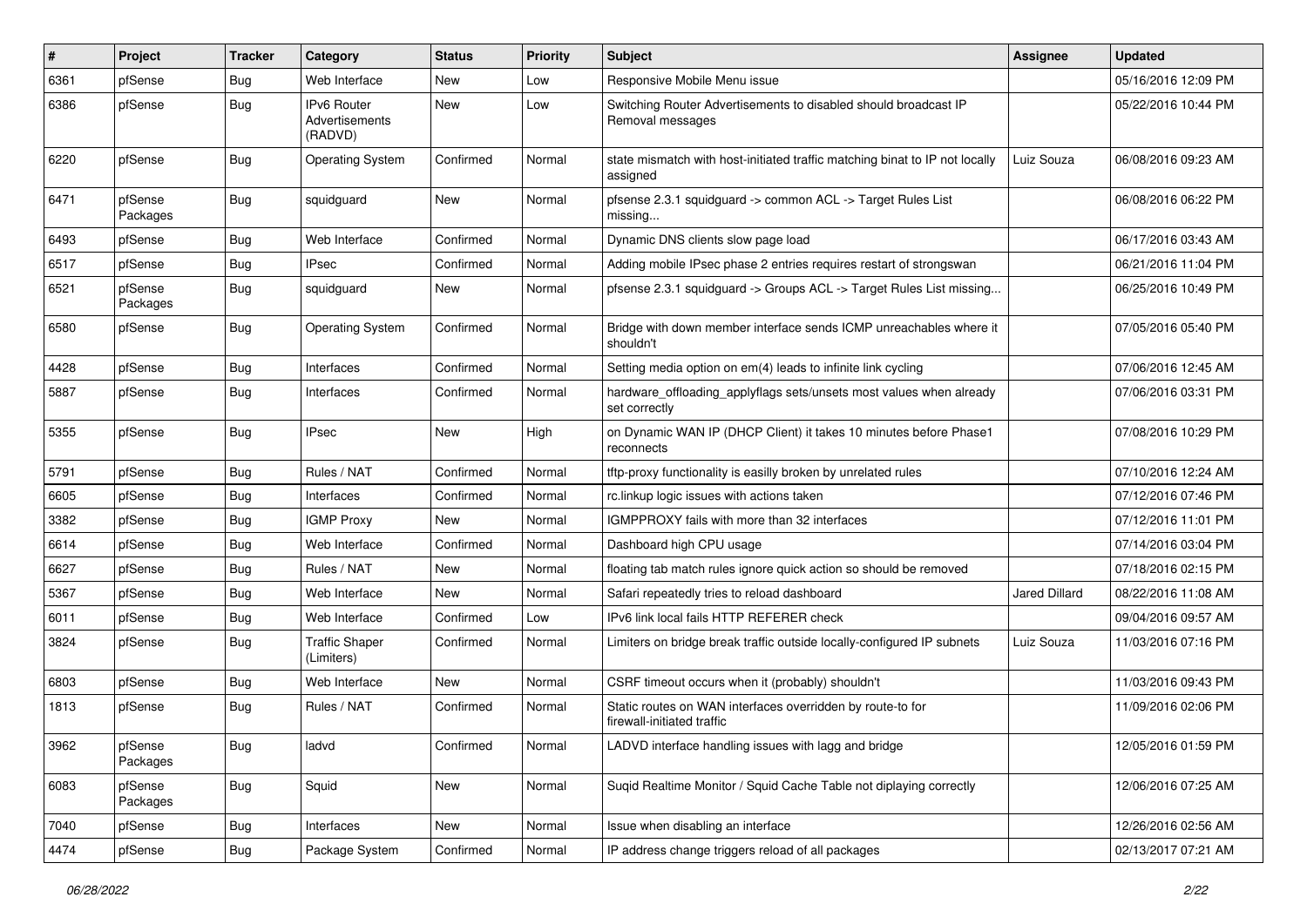| $\#$ | Project             | <b>Tracker</b> | Category                            | <b>Status</b> | <b>Priority</b> | <b>Subject</b>                                                                                                                    | Assignee   | <b>Updated</b>      |
|------|---------------------|----------------|-------------------------------------|---------------|-----------------|-----------------------------------------------------------------------------------------------------------------------------------|------------|---------------------|
| 7238 | pfSense             | <b>Bug</b>     | Web Interface                       | New           | Normal          | Menu layout broken when using "Hostname in Menu" with long<br>hostnames                                                           |            | 02/21/2017 07:01 AM |
| 7314 | pfSense             | Bug            | <b>RRD Graphs</b>                   | New           | Low             | Discrepancy in ntp monitoring view                                                                                                |            | 02/24/2017 08:37 PM |
| 4061 | pfSense             | <b>Bug</b>     | DHCP (IPv4)                         | Confirmed     | Normal          | dhcpd doesn't send client-hostname to peer, breaking DHCP lease<br>registrations w/HA                                             |            | 02/24/2017 08:58 PM |
| 5306 | pfSense             | Bug            | Package System                      | New           | Normal          | textarea fields should have linebreaks sanitized automatically on save                                                            |            | 03/03/2017 04:15 AM |
| 7388 | pfSense<br>Packages | <b>Bug</b>     | Suricata                            | New           | High            | Suricata does not property recognize MTU for PPPOE interfaces                                                                     |            | 03/15/2017 05:17 AM |
| 7403 | pfSense<br>Packages | <b>Bug</b>     | FreeRADIUS                          | New           | Normal          | Captive Portal + freeradius2 + MySQL problems with German Umlaut                                                                  |            | 03/17/2017 09:12 AM |
| 7402 | pfSense             | <b>Bug</b>     | Web Interface                       | <b>New</b>    | Normal          | Inconsistent use of htmlentities validation checks                                                                                |            | 03/21/2017 08:58 AM |
| 7453 | pfSense<br>Packages | <b>Bug</b>     | ACME                                | New           | Normal          | DNS-ovh need to save or display consumer key                                                                                      |            | 04/06/2017 10:54 AM |
| 7476 | pfSense             | <b>Bug</b>     | Logging                             | <b>New</b>    | Normal          | Dirty buffer used to build log messages?                                                                                          |            | 04/17/2017 09:51 PM |
| 7551 | pfSense             | <b>Bug</b>     | Rules / NAT                         | New           | Normal          | Dynamic IPsec endpoints not added to rule set after WAN down/up                                                                   |            | 05/16/2017 02:26 PM |
| 7589 | pfSense             | <b>Bug</b>     | Diagnostics                         | <b>New</b>    | Normal          | diag edit.php old print info box                                                                                                  |            | 05/20/2017 05:02 PM |
| 7590 | pfSense             | <b>Bug</b>     | Diagnostics                         | <b>New</b>    | Normal          | diag_edit do not save when nothing to sae (in directory browse view)                                                              |            | 05/20/2017 05:04 PM |
| 7648 | pfSense             | Bug            | CARP                                | New           | Very Low        | SPAN ports on an interface renders CARP HA inoperative                                                                            |            | 06/14/2017 09:19 PM |
| 7730 | pfSense             | <b>Bug</b>     | Interfaces                          | New           | High            | 2.3.4 1 greX: loop detected when hit save on filter rules or interfaces                                                           |            | 07/27/2017 08:16 AM |
| 7734 | pfSense             | Bug            | DHCP (IPv6)                         | <b>New</b>    | Normal          | Using opton ia pd0 does not renew prefix and prefix get dropped                                                                   |            | 07/31/2017 03:46 AM |
| 7821 | pfSense             | Bug            | DHCP (IPv6)                         | New           | Normal          | GIF does not support broadcast                                                                                                    |            | 08/29/2017 10:50 AM |
| 7863 | pfSense             | <b>Bug</b>     | User Manager /<br>Privileges        | New           | Normal          | The "WebCfg - All pages" permission inclueds the "User - System: Shell<br>account access" even though that is not a WebCofg page. |            | 09/16/2017 05:13 AM |
| 7899 | pfSense             | <b>Bug</b>     | <b>Traffic Shaper</b><br>(ALTQ)     | New           | Normal          | a floating 'match' rule on LAN does not put traffic from a broswer on a<br>clientpc into a shaper queue                           |            | 09/28/2017 09:16 AM |
| 7954 | pfSense<br>Packages | Bug            | Squid                               | Confirmed     | Normal          | Package upgrade/reinstall gets stuck on deinstall if the<br>package-provided service is not running                               |            | 10/18/2017 12:04 PM |
| 8004 | pfSense             | Bug            | <b>NAT Reflection</b>               | <b>New</b>    | Normal          | Error notice for a deleted NAT that had a RULE or an existing NAT<br>which is claimed to have no NAT port                         |            | 10/24/2017 06:39 PM |
| 8050 | pfSense             | <b>Bug</b>     | Interfaces                          | <b>New</b>    | High            | Enabling bridge while interfaces have link freezes console                                                                        |            | 11/03/2017 04:38 PM |
| 8066 | pfSense             | <b>Bug</b>     | Routing                             | New           | Normal          | Static routes not applied when they go out a interface using carp                                                                 |            | 11/08/2017 02:04 AM |
| 8072 | pfSense             | <b>Bug</b>     | <b>Traffic Shaper</b><br>(Limiters) | New           | Normal          | Limiter / Queue mask issues?                                                                                                      | Ivor Kreso | 11/08/2017 07:56 PM |
| 8073 | pfSense             | <b>Bug</b>     | <b>IPsec</b>                        | New           | Normal          | Traffic inexplicably not going through IPSEC despite (in theory)<br>matching SPs                                                  |            | 11/09/2017 02:51 AM |
| 8089 | pfSense             | Bug            | Interfaces                          | New           | High            | VLAN page breaks after config restore to new hardware.                                                                            |            | 11/21/2017 01:38 PM |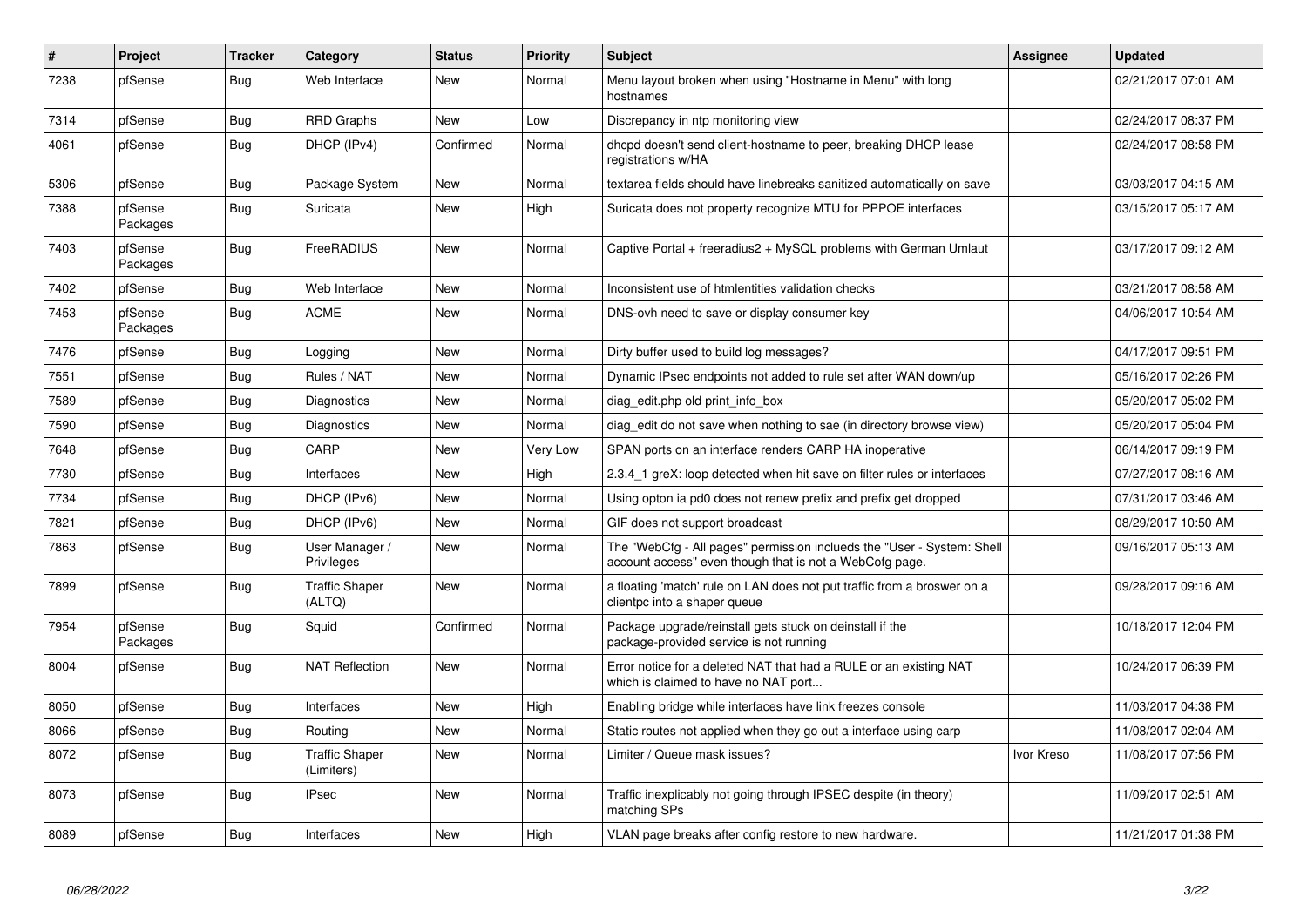| $\pmb{\#}$ | Project             | <b>Tracker</b> | Category              | <b>Status</b> | <b>Priority</b> | <b>Subject</b>                                                                                                                                                                | <b>Assignee</b>    | <b>Updated</b>      |
|------------|---------------------|----------------|-----------------------|---------------|-----------------|-------------------------------------------------------------------------------------------------------------------------------------------------------------------------------|--------------------|---------------------|
| 8130       | pfSense             | Bug            | <b>Traffic Graphs</b> | New           | Normal          | Status - Monitoring - Area chart displays traffic data differently than Line<br>or Bar charts                                                                                 |                    | 11/26/2017 01:40 PM |
| 8157       | pfSense             | Bug            | Dashboard             | New           | Very Low        | Traffic Graph clutter from time to time                                                                                                                                       |                    | 12/03/2017 06:40 AM |
| 8158       | pfSense             | Bug            | Interfaces            | New           | High            | IPv6 Track Interface issue with more than one WAN-Gateway and a<br>number of internal interfaces at least track interface from one interface<br>does not work on regular base |                    | 12/03/2017 09:00 AM |
| 8176       | pfSense             | Bug            | Package System        | New           | Normal          | ./schema/packages.dtd -- referenced in *xml, but missing?                                                                                                                     |                    | 12/09/2017 06:52 PM |
| 8213       | pfSense<br>Packages | <b>Bug</b>     | haproxy               | New           | Normal          | acl src file not populated from alias                                                                                                                                         |                    | 12/21/2017 02:02 PM |
| 7462       | pfSense<br>Packages | Bug            | haproxy               | New           | Normal          | HAproxy not rebinding properly after WAN DHCP IP change                                                                                                                       |                    | 01/11/2018 09:15 AM |
| 8180       | pfSense<br>Packages | Bug            | syslog-ng             | New           | Normal          | syslog-ng default log file                                                                                                                                                    |                    | 01/16/2018 12:53 PM |
| 8285       | pfSense             | Bug            | Web Interface         | New           | Normal          | Actions on stale data may result in catastrophic results                                                                                                                      |                    | 01/16/2018 08:08 PM |
| 8229       | pfSense<br>Packages | Bug            | syslog-ng             | New           | Normal          | syslog-ng stops parsing logs after logrotate run                                                                                                                              |                    | 01/26/2018 12:00 PM |
| 8295       | pfSense<br>Packages | Bug            | syslog-ng             | New           | Normal          | syslog-ng logrotates tls files                                                                                                                                                |                    | 02/14/2018 06:12 AM |
| 8401       | pfSense             | Bug            | Installer             | New           | Normal          | Issues related to keys representing alphabetic characters specific to<br>Scandinavian languages and to some other keys.                                                       |                    | 03/30/2018 11:06 AM |
| 8406       | pfSense             | Bug            | Dynamic DNS           | New           | Normal          | DDNS IPV6 Cloudflare Client does not detect PPOE address                                                                                                                      |                    | 03/31/2018 11:56 AM |
| 8122       | pfSense             | Bug            | OpenVPN               | New           | Normal          | openvpn client is unable to use OTP (temporary) passwords                                                                                                                     |                    | 04/16/2018 09:28 AM |
| 8438       | pfSense<br>Packages | Bug            | haproxy               | New           | High            | haproxy: can't use ACL for cert with http-response actions                                                                                                                    |                    | 05/24/2018 01:12 PM |
| 6873       | pfSense             | Bug            | DHCP (IPv6)           | New           | Low             | radvd - Too many addresses in RDNSS section when previously using<br>DHCP <sub>v6</sub>                                                                                       | Dominic<br>McKeown | 06/06/2018 10:45 AM |
| 8560       | pfSense<br>Packages | Bug            | <b>ACME</b>           | New           | Normal          | ACME: can't update DNS records in DNSMadeEasy registar for several<br>domains with different API keys/ids                                                                     |                    | 06/08/2018 01:28 PM |
| 8566       | pfSense             | Bug            | CARP                  | New           | Normal          | Wrong IPv6 source in NS request in case using of IPv6 alias                                                                                                                   |                    | 06/12/2018 01:26 PM |
| 8567       | pfSense             | Bug            | CARP                  | <b>New</b>    | Normal          | Using IPv6 VIP alias for services may affect CARP IPv6 VIP work                                                                                                               |                    | 06/12/2018 01:26 PM |
| 6988       | pfSense<br>Packages | Bug            | Snort                 | New           | High            | SNORT Package PHP memory error                                                                                                                                                |                    | 06/28/2018 10:00 PM |
| 8419       | pfSense             | Bug            | Web Interface         | New           | Normal          | webgui, when menubar is fixed to the top of the screen, the last items of<br>long menus cannot be seen/used.                                                                  |                    | 07/19/2018 03:10 PM |
| 8705       | pfSense<br>Packages | Bug            | syslog-ng             | New           | Normal          | Syslog-NG error in latest snapshot                                                                                                                                            |                    | 07/27/2018 10:17 AM |
| 8711       | pfSense             | <b>Bug</b>     | <b>IGMP Proxy</b>     | New           | Normal          | igmpproxy with PPPoE Interfaces                                                                                                                                               |                    | 07/28/2018 09:21 AM |
| 8752       | pfSense<br>Packages | Bug            | squidguard            | New           | Normal          | For SquidGuard in "Common ACL" menu "Target Rules List" "access"<br>option always stays with default value '---' for my Target category                                       |                    | 08/06/2018 05:53 AM |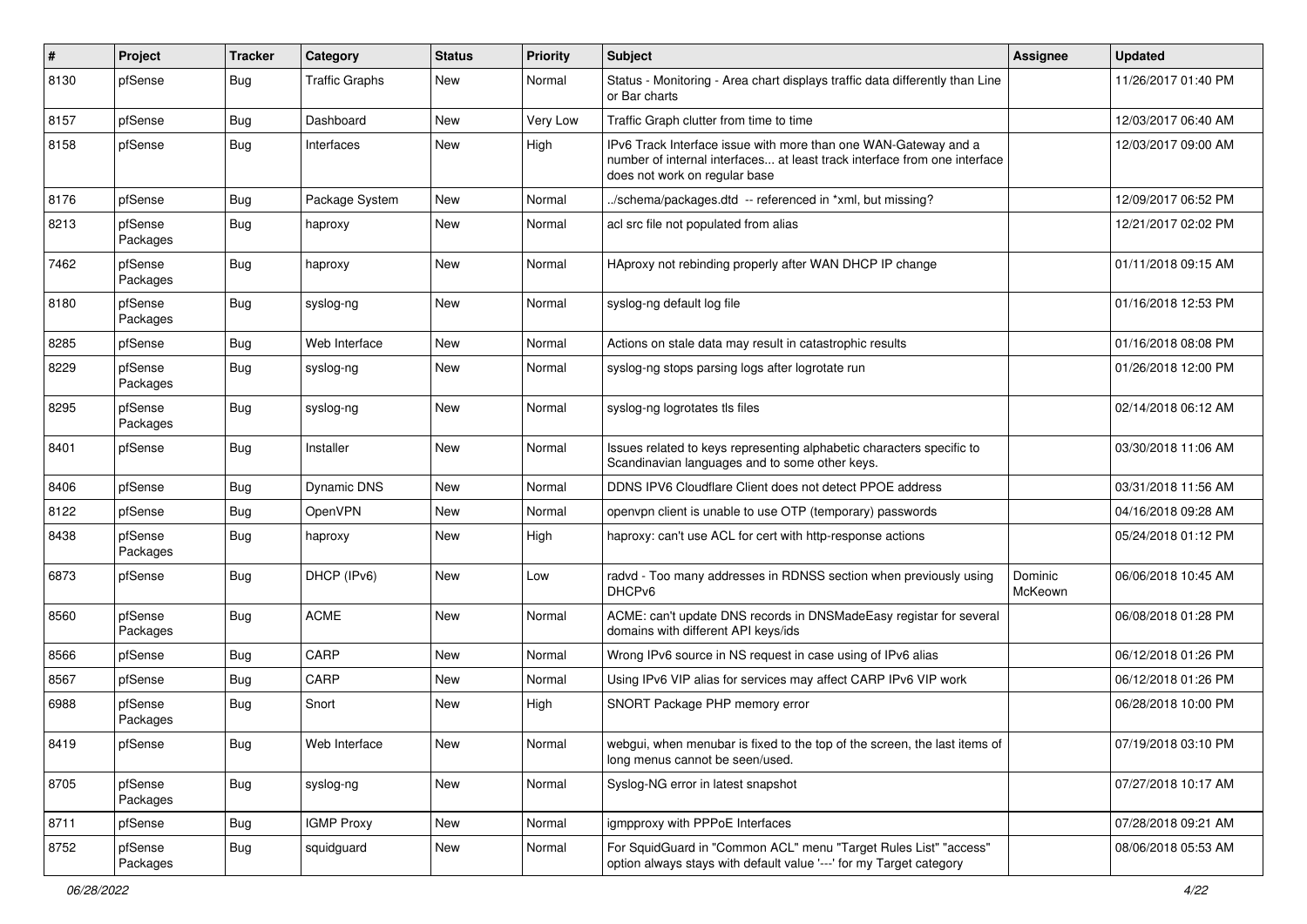| $\sharp$ | Project             | <b>Tracker</b> | Category                            | <b>Status</b> | <b>Priority</b> | <b>Subject</b>                                                                                        | Assignee   | <b>Updated</b>      |
|----------|---------------------|----------------|-------------------------------------|---------------|-----------------|-------------------------------------------------------------------------------------------------------|------------|---------------------|
| 7553     | pfSense             | <b>Bug</b>     | Captive Portal                      | Confirmed     | Very Low        | Captive portal on a parent interface blocks traffic on VLAN interfaces<br>too                         |            | 08/19/2018 03:15 PM |
| 8902     | pfSense<br>Packages | Bug            | haproxy                             | New           | Normal          | HAproxy package not use custom DNS for lookup on apply new config                                     |            | 09/16/2018 08:16 AM |
| 9025     | pfSense<br>Packages | Bug            | squidguard                          | New           | Normal          | SquidGard + Target categories                                                                         |            | 10/08/2018 01:00 AM |
| 9037     | pfSense             | Bug            | <b>DNS Resolver</b>                 | <b>New</b>    | Normal          | Unbound not logging to syslog after reboot                                                            |            | 10/12/2018 05:09 AM |
| 9094     | pfSense             | Bug            | Hardware / Drivers                  | Assigned      | Normal          | MBT console settings are not forced to video console                                                  |            | 11/07/2018 10:23 AM |
| 9143     | pfSense<br>Packages | <b>Bug</b>     | ntop                                | New           | Normal          | ntopng not displaying values in historical correctly                                                  |            | 11/22/2018 07:24 AM |
| 9149     | pfSense             | Bug            | Package System                      | New           | Low             | Continued issues with /tmp and /var in RAM on 2.4                                                     |            | 11/24/2018 11:56 AM |
| 8963     | pfSense             | Bug            | <b>Traffic Shaper</b><br>(Limiters) | New           | Normal          | 2.4.4 Limiters don't work after CARP fail-over                                                        |            | 12/10/2018 06:40 AM |
| 9079     | pfSense<br>Packages | Bug            | ntop                                | New           | Normal          | High CPU usage of ntopng even during IDLE and no network traffic                                      |            | 12/16/2018 02:40 PM |
| 9241     | pfSense             | Bug            | Interfaces                          | New           | Normal          | Ethernet link cycles up/down if "auto-negotiate" is explicitly selected in<br>interface configuration |            | 12/31/2018 08:36 PM |
| 9247     | pfSense<br>Packages | Bug            | haproxy                             | New           | Low             | HAProxy multiple server selection on stats pages doesn't work                                         |            | 01/02/2019 04:44 PM |
| 9261     | pfSense<br>Packages | Bug            | haproxy                             | New           | Normal          | haproxy GUI failure                                                                                   |            | 01/08/2019 12:41 PM |
| 9335     | pfSense<br>Packages | <b>Bug</b>     | haproxy                             | Feedback      | Normal          | Stored XSS in HAProxy / haproxy_listeners_edit.php                                                    | Jim Pingle | 02/18/2019 09:35 AM |
| 9337     | pfSense<br>Packages | Bug            | Telegraf                            | New           | Normal          | Telegraf ping input fails                                                                             |            | 02/18/2019 10:40 AM |
| 9138     | pfSense<br>Packages | <b>Bug</b>     | Telegraf                            | <b>New</b>    | Normal          | telegraf: add section for custom config lines                                                         |            | 02/18/2019 03:36 PM |
| 8589     | pfSense<br>Packages | <b>Bug</b>     | FreeRADIUS                          | <b>New</b>    | Normal          | FreeRadius 0.15.5_2 ignoring tunnelled-reply=no                                                       |            | 02/18/2019 03:40 PM |
| 8513     | pfSense<br>Packages | <b>Bug</b>     | FreeRADIUS                          | New           | High            | Freeradius 3.x Idap problem                                                                           |            | 02/18/2019 05:22 PM |
| 8197     | pfSense<br>Packages | Bug            | <b>BIND</b>                         | New           | Normal          | BIND UI fails to properly update zone with inline DNSSEC signing<br>enabled                           |            | 02/18/2019 05:23 PM |
| 6861     | pfSense<br>Packages | Bug            | haproxy                             | New           | Normal          | Ha-Proxy duplicated backend used in place of original backend                                         |            | 02/18/2019 05:30 PM |
| 6784     | pfSense<br>Packages | Bug            | haproxy                             | New           | Normal          | HAProxy version .48 will not use URL Table Alias for front end listener                               |            | 02/18/2019 05:32 PM |
| 9338     | pfSense             | Bug            | <b>IGMP Proxy</b>                   | New           | Normal          | igmpproxy ignoring downstream vlan interface                                                          |            | 02/22/2019 03:48 AM |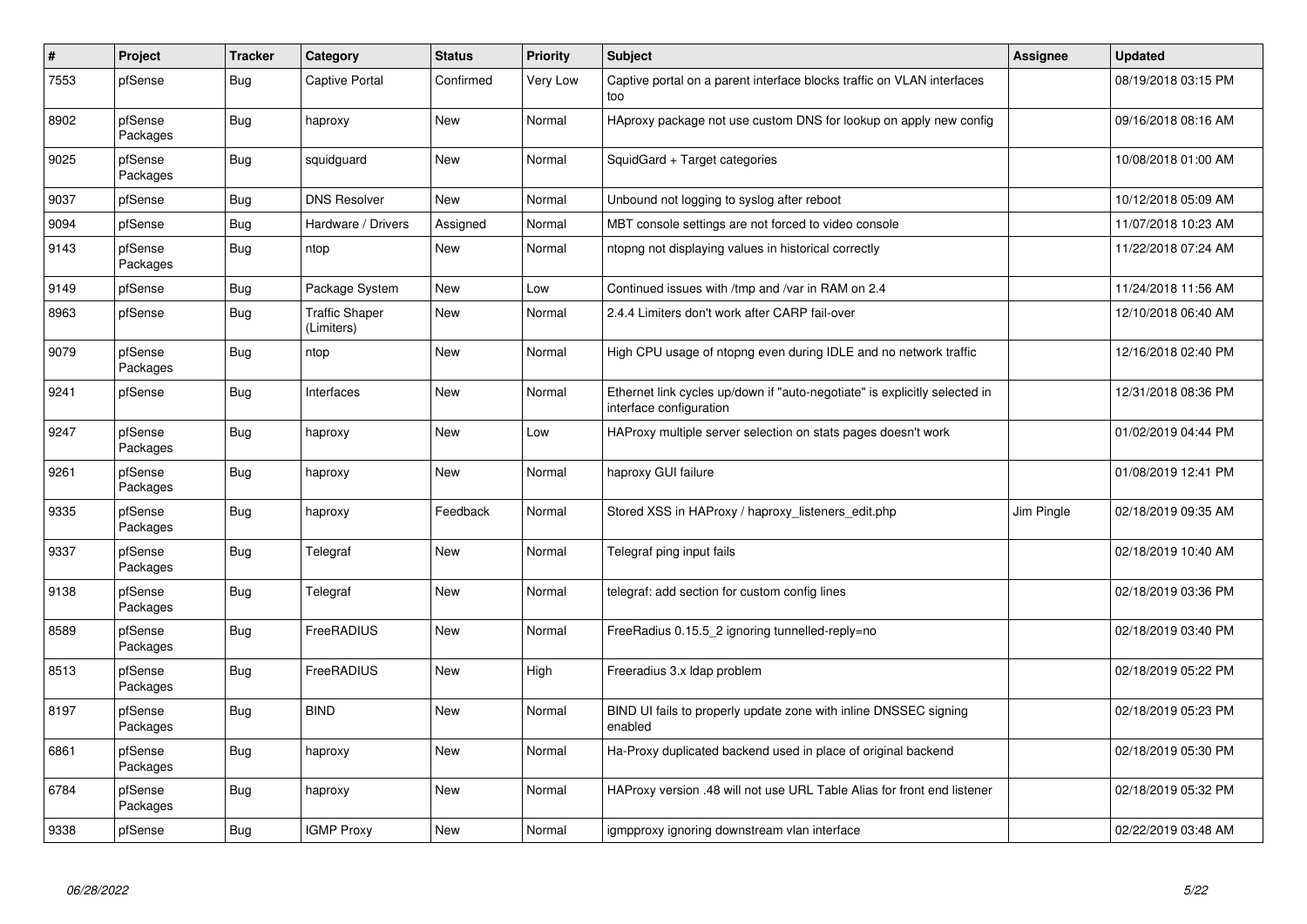| $\pmb{\#}$ | Project             | <b>Tracker</b>   | Category                                 | <b>Status</b> | <b>Priority</b> | Subject                                                                                                 | Assignee | <b>Updated</b>      |
|------------|---------------------|------------------|------------------------------------------|---------------|-----------------|---------------------------------------------------------------------------------------------------------|----------|---------------------|
| 9348       | pfSense<br>Packages | <b>Bug</b>       | <b>ACME</b>                              | New           | Normal          | Results of Acme certificate issuance/renewal are not properly formatted                                 |          | 02/22/2019 12:08 PM |
| 9485       | pfSense             | <b>Bug</b>       | User Manager /<br>Privileges             | New           | Normal          | password match error on system_usermanager causes Group<br>membership to be reset.                      |          | 04/26/2019 08:52 AM |
| 9504       | pfSense             | Bug              | <b>Dynamic DNS</b>                       | New           | Normal          | Multiple Dynamic DNS update notifications for the same interface, not<br>differentiated by the hostname |          | 05/07/2019 07:46 AM |
| 9568       | pfSense<br>Packages | Bug              | Squid                                    | New           | Normal          | UFSSwapDir::openLog: Failed to open swap log.                                                           |          | 05/29/2019 09:18 PM |
| 9650       | pfSense             | Bug              | Gateways                                 | New           | Normal          | IPv6 connection drops (ir-)regular on Kabelvodafone (German cable<br>ISP)                               |          | 07/27/2019 07:14 AM |
| 9664       | pfSense             | <b>Bug</b>       | <b>Dynamic DNS</b>                       | New           | Normal          | DynDNS and Dual-wan problem with CloudFlare (works with No-Ip)                                          |          | 08/03/2019 10:00 AM |
| 9677       | pfSense             | <b>Bug</b>       | Dashboard                                | New           | Normal          | Dashboard hangs when widget needs data from a remote host which is<br>down                              |          | 08/13/2019 09:15 AM |
| 7857       | pfSense             | Bug              | Dashboard                                | New           | Very Low        | Interfaces Widget U/I fails to wrap IPV6 addresses when the string is<br>too wide for the widget        |          | 08/13/2019 09:15 AM |
| 9229       | pfSense<br>Packages | <b>Bug</b>       | Tinc                                     | New           | Normal          | Tinc package: no way of specifying multiple critical configuration<br>parameters from web interface     |          | 08/13/2019 09:25 AM |
| 8909       | pfSense<br>Packages | Bug              | Tinc                                     | New           | Normal          | tinc package makes /rc.newwanip looping forever                                                         |          | 08/13/2019 09:25 AM |
| 7737       | pfSense             | Bug              | IPv6 Router<br>Advertisements<br>(RADVD) | New           | Normal          | radvd error message                                                                                     |          | 08/13/2019 09:41 AM |
| 8251       | pfSense<br>Packages | <b>Bug</b>       | FreeRADIUS                               | Feedback      | Normal          | Captiveportal + FreeRadius "Last activity" resets to Session start                                      |          | 08/13/2019 11:10 AM |
| 3889       | pfSense             | <b>Bug</b>       | <b>XML Parser</b>                        | Confirmed     | Low             | Non relevant changes in config.xml                                                                      |          | 08/13/2019 12:23 PM |
| 1890       | pfSense             | Bug              | Translations                             | New           | Normal          | No gettext support in console scripts                                                                   |          | 08/13/2019 12:24 PM |
| 6029       | pfSense             | Bug              | <b>XML Parser</b>                        | New           | Normal          | Unhelpful error messages in xmlparse*.inc and generally                                                 |          | 08/13/2019 12:52 PM |
| 6430       | pfSense             | <b>Bug</b>       | <b>DNS Resolver</b>                      | Confirmed     | Low             | pfsense should sanity-check hostnames when copying from<br>dhcpd.leases to /etc/hosts                   |          | 08/13/2019 01:23 PM |
| 6398       | pfSense             | Bug              | Configuration<br>Backend                 | New           | Normal          | If config cannot be loaded due to corruption or bug, it isn't handled<br>gracefully (just stops)        |          | 08/13/2019 01:23 PM |
| 5652       | pfSense             | <b>Bug</b>       | Authentication                           | New           | Normal          | Radius IETF Class Group Assignment - Incorrect Standard                                                 |          | 08/13/2019 01:39 PM |
| 6977       | pfSense             | <sub>I</sub> Bug | Interfaces                               | New           | Normal          | VLAN traffic is erroneously counted as underlying iface (untagged)<br>traffic                           |          | 08/13/2019 02:56 PM |
| 6541       | pfSense             | <b>Bug</b>       | IPv6 Router<br>Advertisements<br>(RADVD) | New           | Normal          | IPv6 RAs always include on-link prefix; clients may not use DHCPv6<br>managed addresses                 |          | 08/13/2019 03:23 PM |
| 7430       | pfSense             | Bug              | Interfaces                               | New           | Normal          | pfsense-utils.inc - where_is_ipaddr_configured() should account for<br>loopback interface               |          | 08/13/2019 03:48 PM |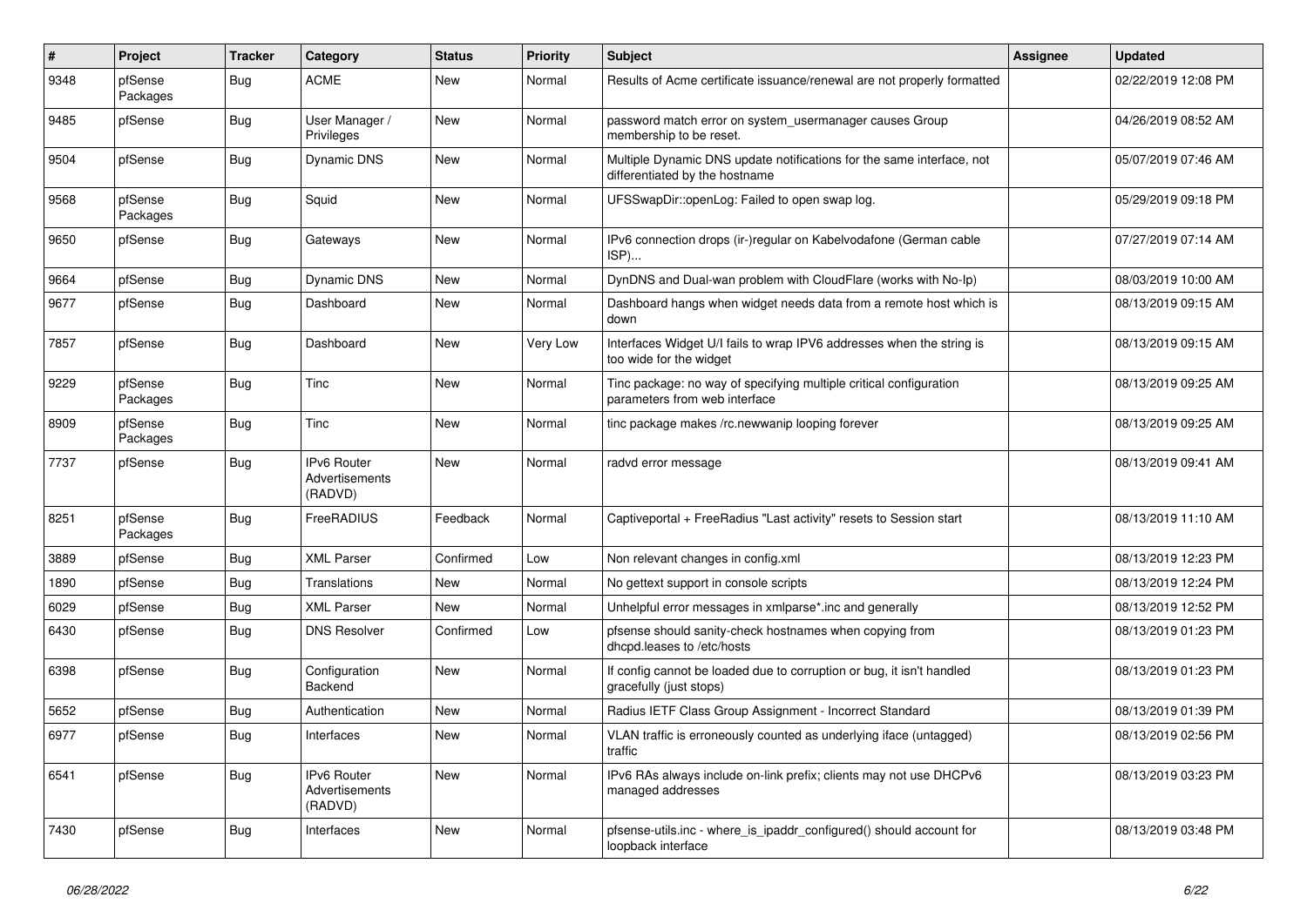| $\vert$ # | Project             | <b>Tracker</b> | Category                                 | <b>Status</b> | Priority | <b>Subject</b>                                                                                                         | Assignee      | <b>Updated</b>      |
|-----------|---------------------|----------------|------------------------------------------|---------------|----------|------------------------------------------------------------------------------------------------------------------------|---------------|---------------------|
| 8177      | pfSense             | Bug            | Package System                           | New           | Normal   | '/xsl/package.xsl" is referenced in package XML files but not on the<br>firewall                                       |               | 08/14/2019 09:56 AM |
| 7289      | pfSense             | Bug            | Certificates                             | <b>New</b>    | Low      | Generating 4096bit Certificate                                                                                         |               | 08/14/2019 09:56 AM |
| 8526      | pfSense             | Bug            | Interfaces                               | <b>New</b>    | Normal   | DHCP client ignores server replies when 802.1q tagging is used                                                         |               | 08/14/2019 10:52 AM |
| 8076      | pfSense             | <b>Bug</b>     | Backup / Restore                         | <b>New</b>    | Normal   | User can easily apply an unusable interface configuration after restore                                                |               | 08/14/2019 10:52 AM |
| 8435      | pfSense             | Bug            | Interfaces                               | New           | Normal   | DHCPv6 unusable in certain circumstances (US AT&T Fiber, etc.)                                                         |               | 08/14/2019 10:52 AM |
| 9087      | pfSense             | Bug            | <b>Traffic Graphs</b>                    | New           | Normal   | Traffic Graph Widget Legend Not Updating                                                                               |               | 08/14/2019 12:38 PM |
| 9035      | pfSense             | Bug            | Rules / NAT                              | New           | Normal   | Inactive Interfaces are Hidden in Firewall Rules                                                                       |               | 08/14/2019 12:39 PM |
| 9167      | pfSense             | <b>Bug</b>     | Rules / NAT                              | New           | Normal   | Some Important ICMPv6 Traffic Not Allowed by Default Rules                                                             |               | 08/14/2019 01:00 PM |
| 9343      | pfSense             | <b>Bug</b>     | DHCP (IPv4)                              | New           | Normal   | diag arp.php times out with large DHCPD leases table                                                                   |               | 08/14/2019 01:19 PM |
| 9486      | pfSense<br>Packages | Bug            | softflowd                                | New           | Very Low | ifindex values used for softflowd are incorrect                                                                        |               | 08/14/2019 02:30 PM |
| 9585      | pfSense             | <b>Bug</b>     | Interfaces                               | New           | Normal   | 6RD: Unable to reach hosts on within same 6rd-domain                                                                   |               | 08/14/2019 02:39 PM |
| 7757      | pfSense             | <b>Bug</b>     | Backup / Restore                         | New           | Normal   | Auto Config Backup fails to upload unless Default Gateway is up                                                        |               | 08/16/2019 12:47 PM |
| 8500      | pfSense             | Bug            | Dynamic DNS                              | <b>New</b>    | Low      | Incorrect categorization of status/info messages from phpDynDNS                                                        |               | 08/16/2019 12:50 PM |
| 7964      | pfSense             | <b>Bug</b>     | Multi-WAN                                | New           | Normal   | Restart openvpn on gateway switching                                                                                   |               | 08/19/2019 12:35 PM |
| 9495      | pfSense<br>Packages | <b>Bug</b>     | AWS VPC                                  | New           | Normal   | AWS VPC VPN wizard produces incorrect config (SHA256 should be<br>SHA1)                                                |               | 08/19/2019 02:45 PM |
| 9140      | pfSense             | <b>Bug</b>     | Logging                                  | New           | Very Low | Unexpected rule can be displayed when looking up filter log entry with<br>multiple matching rules                      |               | 08/19/2019 02:56 PM |
| 7286      | pfSense             | Bug            | OpenVPN                                  | Incomplete    | Normal   | OpenVPN client is unreliable when you have multiple tunnels                                                            |               | 08/19/2019 03:28 PM |
| 9690      | pfSense             | Bug            | Interfaces                               | New           | Normal   | Ethernet flow control should be disabled by default                                                                    |               | 08/19/2019 06:45 PM |
| 9662      | pfSense<br>Packages | <b>Bug</b>     | pfBlockerNG                              | <b>New</b>    | Normal   | PfblockerNG do not update after pfsense reboot and wait for next cron<br>task                                          |               | 08/20/2019 09:00 AM |
| 9192      | pfSense             | Bug            | <b>PPP</b> Interfaces                    | New           | Normal   | PPPoE daemon selects wrong interface                                                                                   |               | 08/20/2019 10:05 AM |
| 8804      | pfSense             | Bug            | <b>PPP</b> Interfaces                    | <b>New</b>    | Normal   | Netgate SG-1000 PPPoE Keepalives not prioritized, internet drops                                                       |               | 08/20/2019 10:06 AM |
| 8512      | pfSense             | <b>Bug</b>     | <b>PPP</b> Interfaces                    | <b>New</b>    | Normal   | PPPoE reconnect fails after interface flap                                                                             |               | 08/20/2019 10:06 AM |
| 7303      | pfSense             | Bug            | IPv6 Router<br>Advertisements<br>(RADVD) | New           | Normal   | ipv6 connectivity lost on pfSense reboot                                                                               |               | 08/20/2019 12:23 PM |
| 6295      | pfSense             | <b>Bug</b>     | <b>Traffic Shaper</b><br>(Limiters)      | New           | Normal   | Crash upon applying CODELQ to untagged parent interface when also<br>applied to daughter VLAN                          | Luiz Souza    | 08/20/2019 02:44 PM |
| 8570      | pfSense             | <b>Bug</b>     | <b>XML Parser</b>                        | <b>New</b>    | Normal   | Empty (dn)shaper config gets populated with newline                                                                    |               | 08/20/2019 02:45 PM |
| 6026      | pfSense             | Bug            | Rules / NAT                              | New           | Low      | webinterface, firewall rules, wrapping of columns or visible<br>(horizontal) scrollbar needed when contents doesnt fit | Jared Dillard | 08/20/2019 03:40 PM |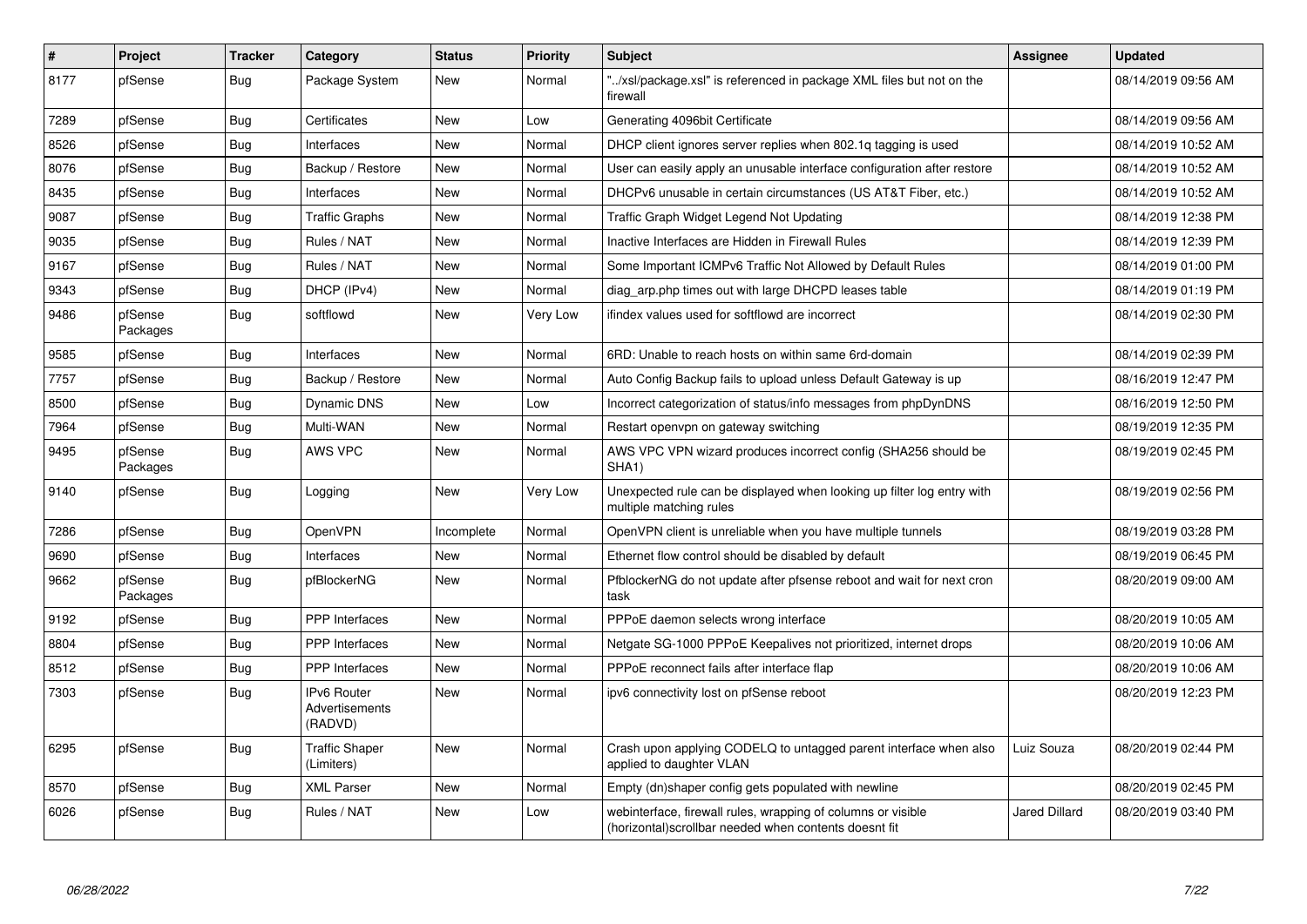| $\sharp$ | Project             | <b>Tracker</b> | Category                        | <b>Status</b> | <b>Priority</b> | Subject                                                                                                          | <b>Assignee</b>      | <b>Updated</b>      |
|----------|---------------------|----------------|---------------------------------|---------------|-----------------|------------------------------------------------------------------------------------------------------------------|----------------------|---------------------|
| 7172     | pfSense             | Bug            | DHCP (IPv4)                     | New           | Normal          | Sorting by hostname in Services > DHCP Server > LAN should be<br>"natural" (alphanumeric friendly)               |                      | 08/20/2019 03:47 PM |
| 6696     | pfSense             | Bug            | <b>Traffic Shaper</b><br>(ALTQ) | New           | Low             | Add configure link to Status > Queues error message if traffic shaping<br>not configured                         | <b>Jared Dillard</b> | 08/21/2019 08:55 AM |
| 7373     | pfSense             | Bug            | Rules / NAT                     | <b>New</b>    | Normal          | Firewall schedules GUI needs to be redone from scratch                                                           |                      | 08/21/2019 08:56 AM |
| 7788     | pfSense             | Bug            | Dashboard                       | New           | Low             | Irregular updating of widgets like cpu/uptime on system widget.                                                  |                      | 08/21/2019 09:03 AM |
| 8095     | pfSense             | Bug            | Translations                    | New           | Normal          | Unescaped simple quotes break JavaScript features when the French<br>translation is enabled                      |                      | 08/21/2019 09:06 AM |
| 7195     | pfSense             | Bug            | Package System                  | New           | Normal          | pkg_edit.php - <checkenablefields> tag has no effect on fields other<br/>than checkbox/input</checkenablefields> |                      | 08/21/2019 09:15 AM |
| 7082     | pfSense             | Bug            | Package System                  | New           | Normal          | pkg_edit.php - impossible to use default_value with rowhelperfield                                               |                      | 08/21/2019 09:15 AM |
| 8614     | pfSense             | Bug            | DHCP (IPv4)                     | New           | Normal          | Cannot remove Additional BOOTP/DHCP Options                                                                      |                      | 08/21/2019 09:15 AM |
| 9101     | pfSense             | <b>Bug</b>     | <b>Traffic Graphs</b>           | New           | Normal          | Traffic Graphs/Dashboard Slows Downloads Being Performed by the<br>Same Firefox Browser                          |                      | 08/21/2019 09:18 AM |
| 3771     | pfSense             | Bug            | DHCP (IPv4)                     | New           | Normal          | Webinterface and dhcpdcrashes with 500+ static leases                                                            |                      | 08/21/2019 09:26 AM |
| 8233     | pfSense             | <b>Bug</b>     | <b>NAT Reflection</b>           | New           | Very Low        | NAT reflection back to originating host broken when using FQDN-based<br>IP aliases                               |                      | 08/21/2019 10:53 AM |
| 7665     | pfSense             | Bug            | Aliases / Tables                | <b>New</b>    | Normal          | Host range validation for Aliases is not strict enough                                                           |                      | 08/21/2019 11:01 AM |
| 9453     | pfSense             | Bug            | <b>LAGG Interfaces</b>          | New           | Normal          | VLAN Interfaces on LAGG get orphaned at boot                                                                     |                      | 08/21/2019 11:16 AM |
| 9183     | pfSense             | Bug            | LAGG Interfaces                 | New           | Very Low        | OpenVPN Lagg Interface not working after restart or new start                                                    |                      | 08/21/2019 11:17 AM |
| 8335     | pfSense             | Bug            | <b>LAGG Interfaces</b>          | New           | Normal          | System hang with LACP downlink to UniFi switch                                                                   |                      | 08/21/2019 11:18 AM |
| 7977     | pfSense             | Bug            | <b>Translations</b>             | New           | Normal          | English text shown in stead of translated text (Routing - Gateway<br>groups - edit)                              |                      | 08/21/2019 11:28 AM |
| 8846     | pfSense             | Bug            | Gateways                        | <b>New</b>    | Low             | Misleading gateway error message adding/editing static routes using a<br>disabled interface                      |                      | 08/21/2019 11:29 AM |
| 9698     | pfSense             | Bug            | <b>RRD Graphs</b>               | New           | Normal          | Monitoring graphs do not retain state after auto-refresh                                                         |                      | 08/26/2019 02:09 AM |
| 7848     | pfSense             | Bug            | <b>Diagnostics</b>              | New           | Low             | NDP Table Sort by Expiration Error                                                                               |                      | 08/26/2019 02:56 PM |
| 9707     | pfSense<br>Packages | Bug            | pfBlockerNG                     | New           | Normal          | Some networks already existing in deny Feeds are not stopped even if<br>existing in custom deny list             |                      | 08/28/2019 10:03 AM |
| 9724     | pfSense<br>Packages | <b>Bug</b>     | pfBlockerNG                     | New           | High            | pfblockerng-firewall-filter-service-will-not-start                                                               |                      | 09/05/2019 06:32 AM |
| 9737     | pfSense             | <b>Bug</b>     | <b>Traffic Graphs</b>           | New           | Normal          | traffic-graphs.js shows incorrect units inside the chart                                                         |                      | 09/09/2019 06:35 AM |
| 9755     | pfSense             | <b>Bug</b>     | Package System                  | New           | Very Low        | package description wrong link<br>https://www.freshports.org/security/openvpn-client-export                      |                      | 09/13/2019 07:22 AM |
| 6668     | pfSense             | <b>Bug</b>     | <b>IPsec</b>                    | Feedback      | Normal          | IPSec tunnel + L2TP/IPSec VPN - wrong PSK chosen by pfSense                                                      |                      | 09/21/2019 02:07 AM |
| 8315     | pfSense<br>Packages | <b>Bug</b>     | Mail report                     | Feedback      | Normal          | Mail Report mail_report_send() behavior different than<br>notify_via_smtp()                                      | Jim Pingle           | 09/24/2019 10:12 AM |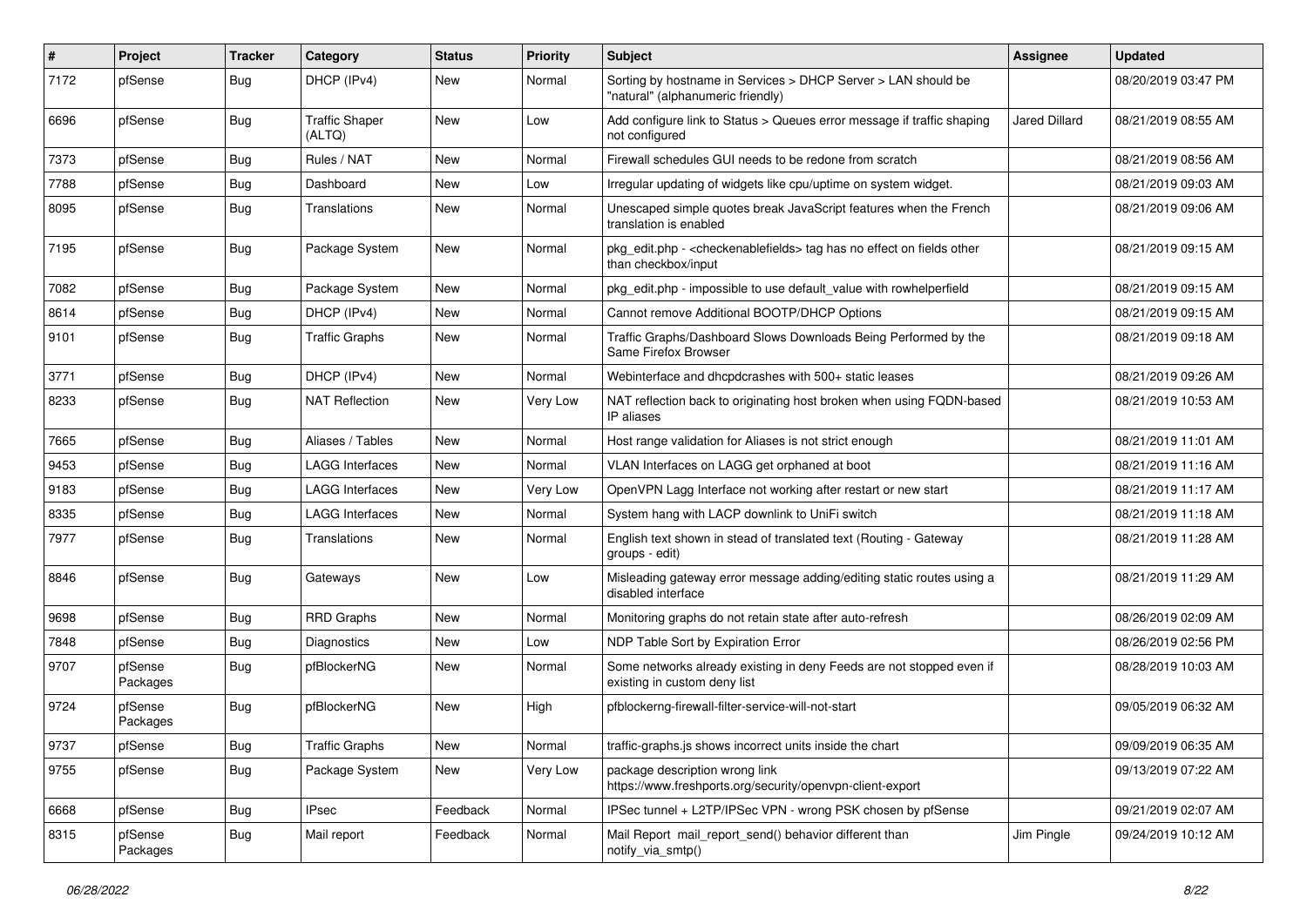| #     | Project             | <b>Tracker</b> | Category              | <b>Status</b> | <b>Priority</b> | Subject                                                                                              | Assignee   | <b>Updated</b>      |
|-------|---------------------|----------------|-----------------------|---------------|-----------------|------------------------------------------------------------------------------------------------------|------------|---------------------|
| 9805  | pfSense             | Bug            | Dynamic DNS           | New           | Normal          | dynDNS cloudflare multiple entries                                                                   |            | 10/02/2019 04:51 PM |
| 9012  | pfSense<br>Packages | Bug            | Squid                 | New           | Very Low        | Captive Portal authentication in Squid Proxy Server does not work                                    |            | 10/12/2019 05:06 AM |
| 9837  | pfSense             | Bug            | Interfaces            | New           | Very Low        | ipv6 is not completely disabled on the interfaces                                                    |            | 10/24/2019 01:16 AM |
| 9889  | pfSense             | Bug            | Certificates          | New           | Very Low        | CRL check for Intermediate CA CRLs fails                                                             | Jim Pingle | 11/08/2019 11:03 AM |
| 9286  | pfSense<br>Packages | Bug            | squidguard            | New           | Normal          | squidGuard - Unable to change IP for sgerror.php URL in configuration                                |            | 11/13/2019 10:07 AM |
| 9497  | pfSense<br>Packages | <b>Bug</b>     | AWS VPC               | New           | Normal          | AWS VPN Wizard: WebGUI times out.                                                                    |            | 11/13/2019 10:07 AM |
| 9566  | pfSense             | Bug            | <b>Traffic Graphs</b> | New           | Normal          | Traffic graph displays traffic incorrectly                                                           |            | 11/18/2019 07:54 AM |
| 9999  | pfSense<br>Packages | Bug            | pfBlockerNG           | New           | Normal          | unbound fatal error if System Domain in DNSBL and System Domain<br>Local Zone Type is Redirect       |            | 12/25/2019 08:10 AM |
| 9676  | pfSense<br>Packages | Bug            | pfBlockerNG           | New           | Normal          | AS lookup fails                                                                                      |            | 12/26/2019 12:17 AM |
| 10143 | pfSense             | Bug            | <b>DNS Resolver</b>   | New           | Normal          | System hostname DNS entry is assigned to the wrong IP on multi-wan<br>setups                         |            | 12/31/2019 02:33 PM |
| 10150 | pfSense             | Bug            | <b>IGMP Proxy</b>     | <b>New</b>    | Normal          | IGMP Proxy does not scale to hundreds of streams                                                     |            | 01/03/2020 02:56 AM |
| 10164 | pfSense<br>Packages | Bug            | pfBlockerNG           | New           | Normal          | pfBlockerNG dashboard widget position is not maintained when<br>updating                             |            | 01/06/2020 10:06 AM |
| 5091  | pfSense             | Bug            | Rules / NAT           | Confirmed     | Very Low        | In rule creation destination ports fields (from and to) are too small to<br>read ports aliases names |            | 01/07/2020 07:48 AM |
| 10188 | pfSense<br>Packages | Bug            | pfBlockerNG           | New           | Normal          | Reputation tab is not working                                                                        |            | 01/24/2020 10:06 AM |
| 3312  | pfSense             | Bug            | <b>IPsec</b>          | New           | Normal          | Gateway on IPsec rules is not functional in pf                                                       |            | 01/28/2020 10:09 PM |
| 8770  | pfSense             | Bug            | Interfaces            | New           | Normal          | QinQ interfaces always show as active                                                                |            | 02/01/2020 09:47 AM |
| 10253 | pfSense<br>Packages | Bug            | pfBlockerNG           | New           | Normal          | pfblockerng-devel uses user interface for VIP causing issues with other<br>services                  |            | 02/11/2020 09:17 AM |
| 10252 | pfSense<br>Packages | Bug            | pfBlockerNG           | New           | High            | pfblockerng-devel                                                                                    |            | 02/11/2020 05:18 PM |
| 7420  | pfSense             | Bug            | <b>IPsec</b>          | New           | Normal          | ipsec status freezing                                                                                |            | 02/13/2020 09:09 AM |
| 10271 | pfSense             | Bug            | Web Interface         | New           | Normal          | Large number of VLAN/LANs make "Interfaces" menu hard to access                                      |            | 02/20/2020 04:46 AM |
| 9934  | pfSense<br>Packages | Bug            | Suricata              | New           | Normal          | suricata update kills WAN interface                                                                  |            | 02/20/2020 09:17 AM |
| 10277 | pfSense             | Bug            | Web Interface         | New           | Normal          | Sorting the log entries does not use year value                                                      |            | 02/24/2020 07:46 AM |
| 10278 | pfSense<br>Packages | <b>Bug</b>     | pfBlockerNG           | New           | Normal          | pfBlockerNG: Formatting issue on DNSBL stats page                                                    |            | 02/24/2020 01:36 PM |
| 10294 | pfSense<br>Packages | Bug            | <b>FRR</b>            | New           | Normal          | FRR Route Counts Incorrect on Status Page                                                            | Jim Pingle | 02/26/2020 11:08 AM |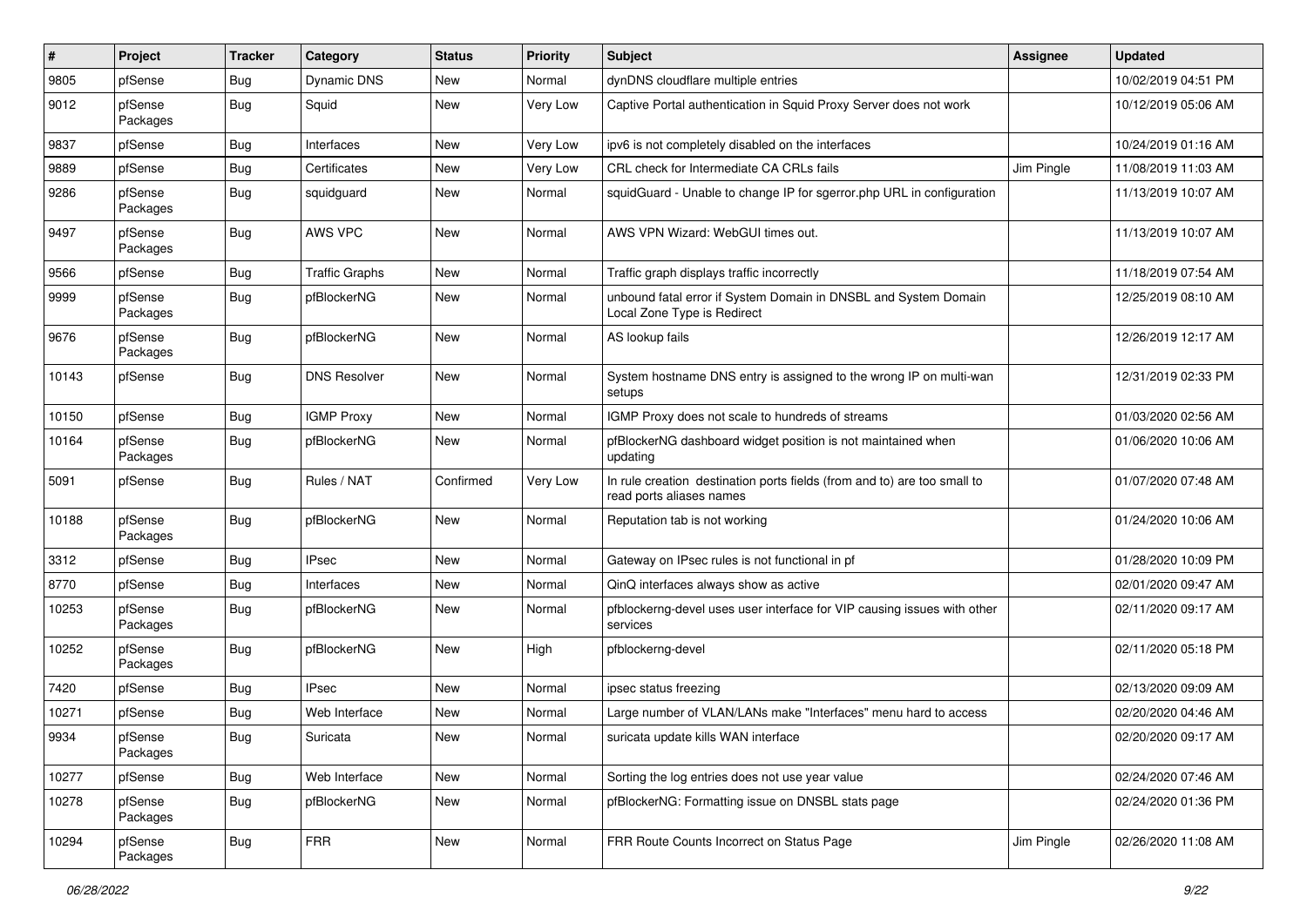| #     | Project             | <b>Tracker</b> | Category                     | <b>Status</b> | <b>Priority</b> | <b>Subject</b>                                                                                                                                                     | Assignee      | <b>Updated</b>      |
|-------|---------------------|----------------|------------------------------|---------------|-----------------|--------------------------------------------------------------------------------------------------------------------------------------------------------------------|---------------|---------------------|
| 10265 | pfSense<br>Packages | <b>Bug</b>     | Notes                        | New           | Very Low        | Adding a Note with malformed title will force system restore                                                                                                       |               | 02/27/2020 10:12 AM |
| 10292 | pfSense<br>Packages | Bug            | Suricata                     | New           | Normal          | Suricata not respecting SID Mgmt list                                                                                                                              |               | 02/27/2020 01:02 PM |
| 10279 | pfSense<br>Packages | Bug            | open-vm-tools                | <b>New</b>    | Normal          | pfSense's OpenVM Tools on ESXi 6.7 no longer provides guest vm<br>functionality                                                                                    |               | 03/01/2020 06:07 PM |
| 10310 | pfSense             | Bug            | Upgrade                      | New           | Normal          | Systems with low RAM and several packages may temporarily fail to<br>load large tables after an upgrade                                                            |               | 03/03/2020 07:55 AM |
| 10342 | pfSense             | Bug            | <b>DNS Resolver</b>          | New           | Normal          | Unbound domain overrides stop resolving periodically. They only<br>resume after the service has been restarted.                                                    |               | 03/13/2020 10:35 AM |
| 6481  | pfSense             | Bug            | <b>IPsec</b>                 | New           | Normal          | loading EAP RADIUS method failed                                                                                                                                   |               | 03/24/2020 04:25 PM |
| 9179  | pfSense             | Bug            | <b>NAT Reflection</b>        | New           | Normal          | NAT reflection fix implemented for #8604 is causing WebUI and<br>XMLRPC to fail on slave                                                                           |               | 03/27/2020 08:01 PM |
| 10370 | pfSense<br>Packages | Bug            | ntop                         | New           | Normal          | ntopng Timeseries not send to InfluxDB                                                                                                                             |               | 03/30/2020 09:42 AM |
| 10000 | pfSense             | Bug            | <b>Dynamic DNS</b>           | <b>New</b>    | Normal          | Azure Dynamic DNS A and AAAA Records for Apex Zone                                                                                                                 |               | 03/31/2020 09:03 AM |
| 9537  | pfSense<br>Packages | Bug            | <b>Status Traffic Totals</b> | New           | Normal          | One month offset in displayed data between time changes                                                                                                            | Jared Dillard | 05/01/2020 08:27 AM |
| 10487 | pfSense<br>Packages | <b>Bug</b>     | Telegraf                     | New           | Normal          | Telegraf package not sending logs to influxdb server                                                                                                               |               | 05/03/2020 07:09 PM |
| 10526 | pfSense<br>Packages | <b>Bug</b>     | pfBlockerNG                  | New           | Normal          | Package pfBlockerNG Crashes on Alert view                                                                                                                          |               | 05/04/2020 08:59 AM |
| 10493 | pfSense             | Bug            | <b>IPsec</b>                 | New           | Normal          | filter_get_vpns_list() issues                                                                                                                                      |               | 05/06/2020 01:07 AM |
| 10503 | pfSense<br>Packages | Bug            | <b>FRR</b>                   | New           | Normal          | Flapping any GW in multi-WAN influences restating all IPsec tunnels in<br>FRR which leads to dropping all IPsec VTI static routes and related<br><b>BGP</b> issues |               | 05/08/2020 07:51 PM |
| 8343  | pfSense             | Bug            | Gateways                     | <b>New</b>    | Normal          | Gateway Routes (Default Routes) not removed in Kernel when removed<br>from GUI                                                                                     |               | 05/14/2020 01:22 AM |
| 9139  | pfSense<br>Packages | Bug            | Telegraf                     | New           | Normal          | telegraf: add ping for default gateway(s)                                                                                                                          |               | 05/21/2020 04:23 PM |
| 8324  | pfSense             | Bug            | Hardware / Drivers           | New           | Normal          | bxe cards require promisc for OSPF                                                                                                                                 | Luiz Souza    | 05/25/2020 03:19 PM |
| 10590 | pfSense<br>Packages | Bug            | pfBlockerNG                  | New           | Normal          | pfBlockerNG: Invalid argument supplied for foreach()                                                                                                               |               | 05/26/2020 08:22 AM |
| 10577 | pfSense             | <b>Bug</b>     | Hardware / Drivers           | Feedback      | Normal          | intel x553 (c3000 chipset) loading x520 driver                                                                                                                     |               | 05/28/2020 03:59 AM |
| 10606 | pfSense<br>Packages | <b>Bug</b>     | Snort                        | New           | Normal          | Snort Inline stopped working after upgrade to FreeBSD 12.1 (network<br>traffic blocked after heavy load randomly)                                                  |               | 05/28/2020 10:06 AM |
| 10601 | pfSense<br>Packages | <b>Bug</b>     | Status Monitoring            | New           | Normal          | Dashboard->Traffic Graphs Scale is capped for outbound                                                                                                             |               | 05/29/2020 10:13 AM |
| 8087  | pfSense             | <b>Bug</b>     | Authentication               | New           | Normal          | Provide Calling-Station-ID to RADIUS backed VPN connections                                                                                                        |               | 06/06/2020 05:36 AM |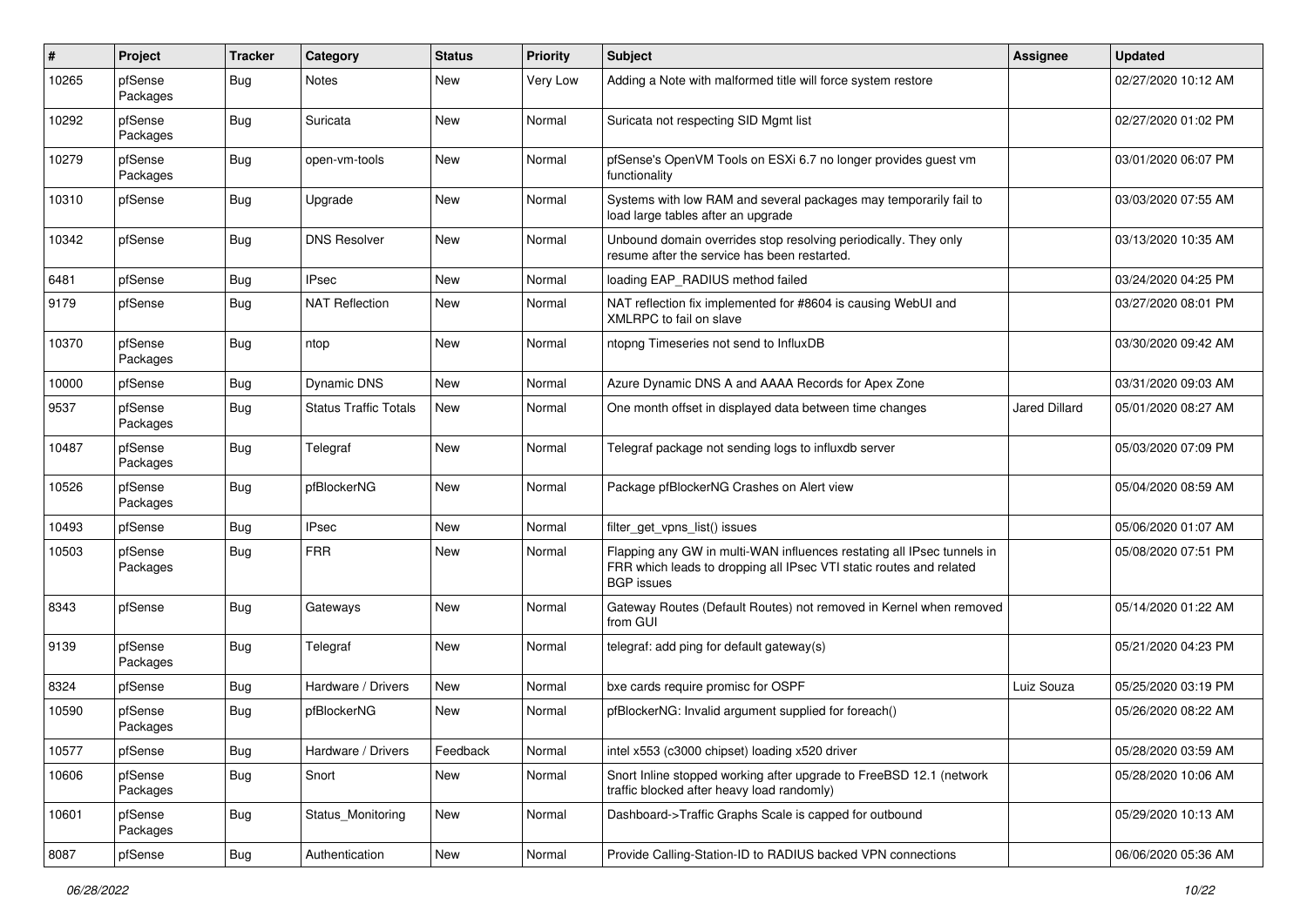| #     | Project             | <b>Tracker</b> | Category                 | <b>Status</b> | <b>Priority</b> | Subject                                                                                                                      | Assignee               | <b>Updated</b>      |
|-------|---------------------|----------------|--------------------------|---------------|-----------------|------------------------------------------------------------------------------------------------------------------------------|------------------------|---------------------|
| 8464  | pfSense             | Bug            | Wireless                 | New           | Very Low        | Wireless USB card does not connect to WiFi automatically after<br>reboot/halt                                                |                        | 06/19/2020 03:44 AM |
| 7986  | pfSense             | Bug            | Wireless                 | New           | Normal          | WLAN card no longer properly initialized under 2.4.0                                                                         |                        | 06/19/2020 08:08 AM |
| 10695 | pfSense<br>Packages | Bug            | FreeRADIUS               | New           | Normal          | FreeRadius Accounting skipping MBs after reboot due to power down                                                            |                        | 06/24/2020 04:49 AM |
| 10701 | pfSense             | Bug            | Web Interface            | New           | Very Low        | Firewall Log too wide with Rule Description Column                                                                           |                        | 06/25/2020 07:36 AM |
| 10715 | pfSense             | Bug            | <b>DHCP Relay</b>        | New           | Normal          | DHCPv6 relay always uses the "first" IPv6 address of an interface                                                            |                        | 06/29/2020 05:01 AM |
| 10712 | pfSense             | Bug            | Rules / NAT              | New           | Normal          | "default allow LAN IPv6 to any" rule does not work right after boot when<br>using IPv6 PD                                    |                        | 06/30/2020 12:17 AM |
| 10729 | pfSense             | Bug            | Package System           | New           | Normal          | Certificate verification failed for pkg.freebsd.org                                                                          |                        | 07/05/2020 01:12 AM |
| 8502  | pfSense             | Bug            | Web Interface            | Confirmed     | Low             | main (top) menu items do not drop down in some cases                                                                         |                        | 07/06/2020 02:39 PM |
| 10760 | pfSense<br>Packages | Bug            | <b>BIND</b>              | New           | High            | pfSense BIND 9.14.12 server terminates due to assertion failure                                                              |                        | 07/11/2020 04:53 PM |
| 8380  | pfSense             | Bug            | OpenVPN                  | New           | Normal          | OpenVPN RADIUS password length is not constant                                                                               | Jim Pingle             | 07/17/2020 11:46 AM |
| 10584 | pfSense             | Bug            | Hardware / Drivers       | New           | Normal          | SG-3100 with M.2: shutdown instead of reboot                                                                                 |                        | 07/21/2020 03:08 AM |
| 10783 | pfSense<br>Packages | <b>Bug</b>     | ntop                     | New           | Normal          | NtopNG is very unstable on arm64                                                                                             |                        | 07/22/2020 09:07 AM |
| 8820  | pfSense             | Bug            | Rules / NAT              | New           | Low             | System/Advanced/Misc - "Do not kill connections when schedule<br>expires" UN-checked still leaves existing connections open. |                        | 07/28/2020 10:59 AM |
| 10822 | pfSense             | Bug            | DHCP (IPv6)              | New           | Normal          | Deprecated IPv6 prefix won't be announced as deprecated to clients                                                           |                        | 08/10/2020 09:23 AM |
| 10833 | pfSense             | Bug            | Configuration<br>Backend | New           | Normal          | unbound exits on configuration error when link status flaps on LAN<br>interface                                              |                        | 08/13/2020 11:53 PM |
| 10845 | pfSense<br>Packages | Bug            | apcupsd                  | New           | Normal          | apcupsd doesn't stop when not enabled                                                                                        |                        | 08/24/2020 10:16 AM |
| 10765 | pfSense             | Bug            | Authentication           | New           | Normal          | Ampersands in Idap extended query are escaped twice                                                                          |                        | 09/02/2020 07:55 AM |
| 4298  | pfSense             | Bug            | <b>SNMP</b>              | Assigned      | Very Low        | Excessive errors from snmpd                                                                                                  | Luiz Souza             | 09/13/2020 08:21 AM |
| 8432  | pfSense             | Bug            | <b>Dynamic DNS</b>       | New           | Normal          | Dynamic DNS Client gives an error that it can't find IPv6 address when<br>WAN interface is a LAGG                            |                        | 09/17/2020 05:23 AM |
| 6167  | pfSense             | Bug            | <b>IPsec</b>             | Confirmed     | Normal          | IPsec IPComp not working                                                                                                     | George<br>Neville-Neil | 09/22/2020 06:07 PM |
| 10791 | pfSense<br>Packages | Bug            | <b>PIMD</b>              | New           | Normal          | Valid (vlan)interfaces do not get vif reporting "Invalid phyint address"                                                     |                        | 10/06/2020 09:20 AM |
| 9353  | pfSense             | Bug            | Dashboard                | New           | Low             | PHPSession errors from limited access to dashboard and widgets                                                               |                        | 10/06/2020 09:31 AM |
| 10714 | pfSense             | <b>Bug</b>     | DHCP (IPv6)              | New           | Normal          | radvd only gives out the prefix of the "first" IPv6 address of an interface                                                  |                        | 10/06/2020 01:03 PM |
| 10952 | pfSense             | <b>Bug</b>     | Rules / NAT              | New           | Low             | Inconsistency in Subnet Defaults Between Firewall Rules and Interface<br><b>Address Assignments</b>                          |                        | 10/09/2020 12:50 PM |
| 10989 | pfSense<br>Packages | <b>Bug</b>     | Snort                    | New           | Low             | Snort alert page has hidden characters in IPv6 address                                                                       |                        | 10/17/2020 04:06 PM |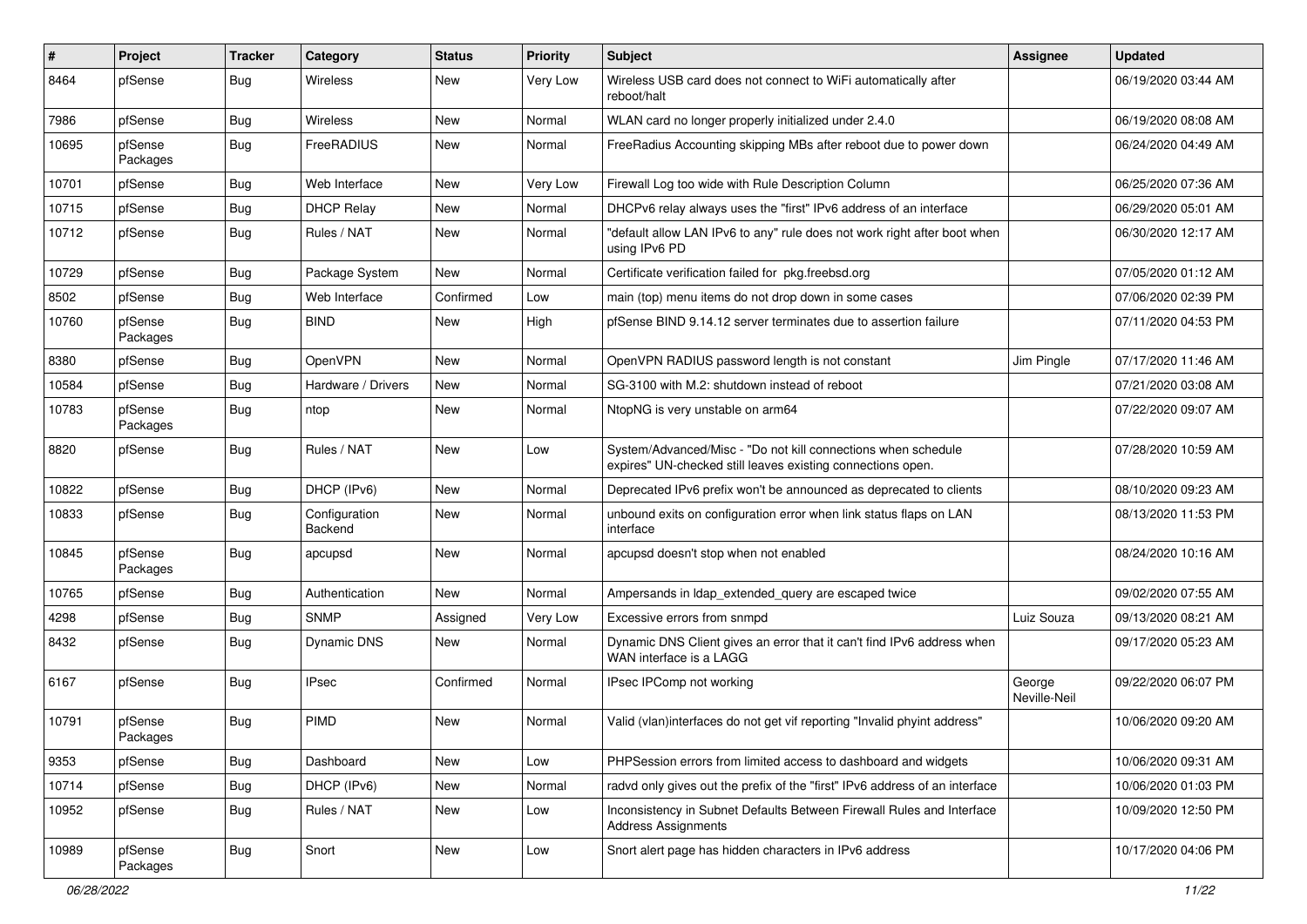| #     | Project             | <b>Tracker</b> | Category                     | <b>Status</b> | <b>Priority</b> | <b>Subject</b>                                                                                                          | Assignee              | <b>Updated</b>      |
|-------|---------------------|----------------|------------------------------|---------------|-----------------|-------------------------------------------------------------------------------------------------------------------------|-----------------------|---------------------|
| 10980 | pfSense             | Bug            | <b>Operating System</b>      | New           | Normal          | rc.local is executed at login by rc.initial, and not at boot time.                                                      |                       | 10/19/2020 09:39 AM |
| 10994 | pfSense<br>Packages | Bug            | squidguard                   | New           | Low             | SquidGuard Blacklists Restore Default button does not work                                                              |                       | 10/20/2020 12:26 PM |
| 10325 | pfSense             | Bug            | Notifications                | New           | Normal          | System/Advanced/Notifications/E-Mail - SMTP Notification E-Mail auth<br>password Unexpected Bahaviour                   |                       | 10/30/2020 08:17 AM |
| 9349  | pfSense             | Bug            | <b>IPsec</b>                 | Confirmed     | Normal          | IPSec service start/stop/restart fails after settings change                                                            | Markus<br>Stockhausen | 10/30/2020 01:33 PM |
| 8192  | pfSense             | Bug            | Gateway Monitoring           | New           | Low             | dpinger - Change in ISP link-local IPv6 address drops connectivity                                                      | Luiz Souza            | 11/05/2020 07:31 AM |
| 8263  | pfSense             | Bug            | Traffic Shaper<br>(ALTQ)     | New           | Normal          | Cannot create a nonlinear `Link Share` service curve because of: "the<br>sum of the child bandwidth higher than parent" |                       | 11/05/2020 07:31 AM |
| 10875 | pfSense             | Bug            | Gateways                     | New           | Normal          | PPP periodic reset does not fully restore gateway group round-robin<br>functionality                                    | Luiz Souza            | 11/05/2020 07:44 AM |
| 11040 | pfSense<br>Packages | Bug            | pfBlockerNG                  | New           | Normal          | pfb_filter core faults when clearing firewall log                                                                       |                       | 11/07/2020 01:44 PM |
| 10726 | pfSense             | Bug            | Rules / NAT                  | New           | Normal          | Sticky-connections option is bugged - sticky-address cannot be<br>redefined                                             |                       | 11/12/2020 10:12 AM |
| 4740  | pfSense             | Bug            | Wireless                     | New           | Normal          | Intel wireless kernel panic in infrastructure mode with WPA                                                             |                       | 11/13/2020 08:38 AM |
| 6321  | pfSense             | <b>Bug</b>     | L <sub>2</sub> TP            | New           | Normal          | Problem with connecting I2tp over ipsec from android and windows                                                        |                       | 11/13/2020 11:01 AM |
| 8325  | pfSense             | Bug            | UPnP/NAT-PMP                 | New           | Normal          | UPnP not available for pppoe-Clients                                                                                    |                       | 11/15/2020 10:33 AM |
| 11074 | pfSense<br>Packages | Bug            | <b>BIND</b>                  | New           | Low             | bind Zone Settings Zones, Save button opens "Confirmation required to<br>save changes"                                  |                       | 11/16/2020 11:08 AM |
| 6333  | pfSense             | Bug            | Gateway Monitoring           | Confirmed     | Normal          | Bootup starts/restarts dpinger multiple times                                                                           | Luiz Souza            | 11/16/2020 01:11 PM |
| 7267  | pfSense<br>Packages | Bug            | <b>Status Traffic Totals</b> | New           | Normal          | Status Traffic Totals - Stacked Bar - Scale not high enough                                                             | Jared Dillard         | 11/18/2020 07:38 AM |
| 9654  | pfSense             | Bug            | <b>DNS Resolver</b>          | New           | Normal          | After reboot, the DNS resolver must be restarted before it will advertise<br>the ipv6 DNS address of the router.        |                       | 11/20/2020 03:12 AM |
| 11093 | pfSense             | Bug            | Wireless                     | <b>New</b>    | Low             | ral(4) driver non-functional in arm64                                                                                   |                       | 11/21/2020 10:45 AM |
| 7943  | pfSense             | Bug            | Web Interface                | New           | Normal          | CSS Overflow Fix for Drop Down Menus in webConfigurator                                                                 |                       | 11/21/2020 02:54 PM |
| 6051  | pfSense             | Bug            | DHCP (IPv6)                  | New           | Normal          | DHCPv6 Client Failure for additional WAN Address causes<br>2-seconds-service-restart-loop                               |                       | 12/03/2020 01:08 AM |
| 11110 | pfSense             | Bug            | Backup / Restore             | New           | Normal          | Backup file should be checked before restoring a specific area                                                          |                       | 12/05/2020 02:50 PM |
| 10516 | pfSense<br>Packages | Bug            | <b>FRR</b>                   | New           | Normal          | FRR Access list                                                                                                         |                       | 12/06/2020 11:02 PM |
| 6691  | pfSense             | Bug            | DHCP (IPv6)                  | New           | Normal          | dhcp6c quits after only two tries if no response was received                                                           |                       | 12/07/2020 04:25 PM |
| 8964  | pfSense             | <b>Bug</b>     | <b>IPsec</b>                 | New           | High            | IPsec async cryptography advanced setting - TCP traffic not passing<br>through                                          | Luiz Souza            | 12/08/2020 12:09 PM |
| 11147 | pfSense             | <b>Bug</b>     | Dynamic DNS                  | New           | Normal          | Domeneshop DynDNS IPv4 and IPv6                                                                                         |                       | 12/09/2020 11:47 PM |
| 11177 | pfSense             | <b>Bug</b>     | Dynamic DNS                  | New           | Normal          | DDNSv6 not using Check IP Services                                                                                      |                       | 12/21/2020 05:02 AM |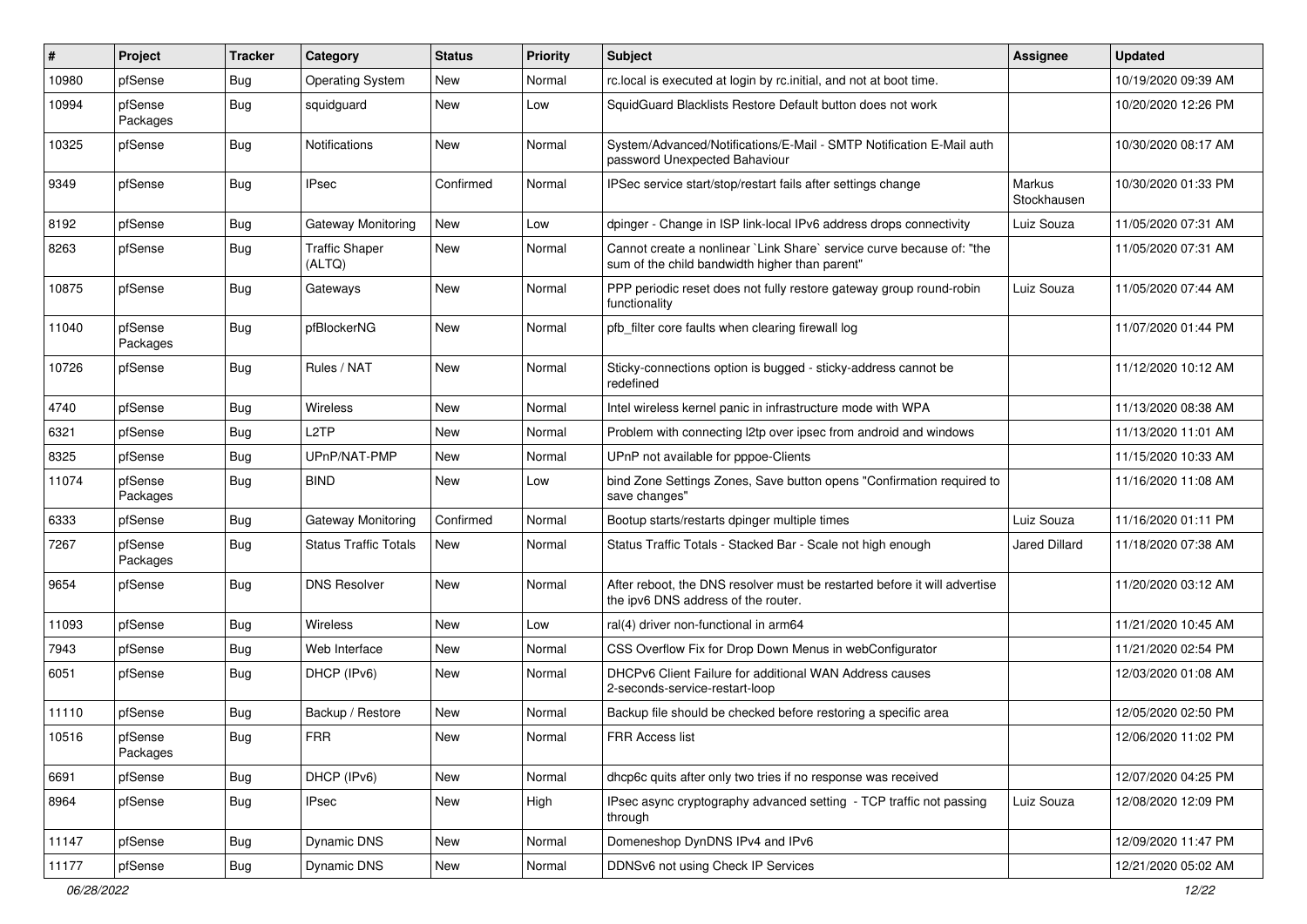| #     | Project             | <b>Tracker</b> | Category                            | <b>Status</b> | <b>Priority</b> | Subject                                                                                                                | Assignee            | <b>Updated</b>      |
|-------|---------------------|----------------|-------------------------------------|---------------|-----------------|------------------------------------------------------------------------------------------------------------------------|---------------------|---------------------|
| 11174 | pfSense             | Bug            | <b>Traffic Shaper</b><br>(ALTQ)     | Feedback      | Normal          | Incorrect traffic shaping on pppoe interface                                                                           |                     | 12/21/2020 11:21 PM |
| 11000 | pfSense<br>Packages | Bug            | haproxy                             | <b>New</b>    | Very Low        | haproxy deprecated trick suggested                                                                                     |                     | 12/23/2020 02:55 PM |
| 11158 | pfSense<br>Packages | <b>Bug</b>     | <b>FRR</b>                          | <b>New</b>    | High            | <b>FRR Prefix Lists</b>                                                                                                |                     | 12/30/2020 04:55 PM |
| 10935 | pfSense<br>Packages | Bug            | <b>FRR</b>                          | <b>New</b>    | Normal          | FRR 0.6.7-6 - BGPD service recycled IPv6 without Route Map                                                             |                     | 12/30/2020 05:00 PM |
| 11203 | pfSense             | Bug            | Certificates                        | New           | Normal          | certificate manager very slow                                                                                          |                     | 12/31/2020 11:57 AM |
| 11192 | pfSense             | Bug            | <b>Traffic Shaper</b><br>(Limiters) | Feedback      | Normal          | Using Limiters causes out of order packets within one TCP or UDP flow                                                  |                     | 01/06/2021 12:09 AM |
| 11235 | pfSense<br>Packages | Bug            | Filer                               | New           | Normal          | Filer run script when "state" unchanged                                                                                |                     | 01/08/2021 07:24 AM |
| 11180 | pfSense<br>Packages | Bug            | Filer                               | Feedback      | Normal          | Filer run action for files on sync that wan't been modified                                                            | Viktor Gurov        | 01/08/2021 07:27 AM |
| 11232 | pfSense             | Bug            | <b>Operating System</b>             | New           | Normal          | Fix pfSense_fsync                                                                                                      |                     | 01/08/2021 08:53 AM |
| 2042  | pfSense             | Bug            | <b>NAT Reflection</b>               | Confirmed     | Low             | NAT reflection doesn't apply to self-initiated traffic                                                                 |                     | 01/21/2021 10:38 PM |
| 11261 | pfSense<br>Packages | Bug            | pfBlockerNG                         | New           | Normal          | pfBlockerNG ASN numbers in IPv4 (/IPv6) Custom_List generate<br>error(s) "Invalid numeric literal at line 1, column 7" |                     | 01/28/2021 08:34 AM |
| 11274 | pfSense<br>Packages | Bug            | ntop                                | Feedback      | Normal          | ntopng https web server does not present full certificate chain                                                        | <b>Viktor Gurov</b> | 01/28/2021 09:51 AM |
| 4088  | pfSense<br>Packages | Bug            | squidguard                          | Feedback      | Normal          | Buggy squidgurd config file is created                                                                                 | Viktor Gurov        | 01/28/2021 10:01 AM |
| 11335 | pfSense             | Bug            | Interfaces                          | New           | Normal          | Spoofing the MAC on a LAGG interface does not work for some NIC<br>types.                                              |                     | 01/29/2021 09:10 AM |
| 11331 | pfSense<br>Packages | Bug            | FreeRADIUS                          | Feedback      | Normal          | FreeRADIUS latest package upgrade broke Plain Mac Authentication                                                       | Viktor Gurov        | 01/30/2021 10:08 AM |
| 10892 | pfSense             | Bug            | Rules / NAT                         | New           | Low             | Large number of VLAN/LANs make floating rules are to read                                                              | Jared Dillard       | 02/01/2021 03:29 PM |
| 8611  | pfSense             | Bug            | Interfaces                          | In Progress   | Normal          | unable to receive IPv6 RA's on SG-1000, default route lost                                                             | Luiz Souza          | 02/01/2021 03:31 PM |
| 7389  | pfSense             | Bug            | <b>Traffic Shaper</b><br>(Limiters) | In Progress   | Normal          | Limiter does not work with transparent proxy                                                                           | Luiz Souza          | 02/01/2021 03:31 PM |
| 11363 | pfSense             | Bug            | Installer                           | <b>New</b>    | Normal          | Clean Install 2.5.0 fails due to hardware incompability                                                                |                     | 02/04/2021 11:06 AM |
| 11345 | pfSense<br>Packages | <b>Bug</b>     | FRR                                 | Feedback      | Normal          | FRR-OSPF - No "prefix-list" possible                                                                                   | Jim Pingle          | 02/04/2021 11:03 PM |
| 11184 | pfSense             | <b>Bug</b>     | FreeBSD                             | New           | Normal          | PF: State policy cannot be configurable                                                                                |                     | 02/09/2021 02:43 AM |
| 11388 | pfSense<br>Packages | <b>Bug</b>     | FreeRADIUS                          | Feedback      | Normal          | Captive Portal authentication error with MySQL backend                                                                 | Viktor Gurov        | 02/10/2021 08:54 AM |
| 8686  | pfSense             | <b>Bug</b>     | <b>IPsec</b>                        | New           | Normal          | IPsec VTI: Assigned interface firewall rules are never parsed                                                          |                     | 02/10/2021 12:15 PM |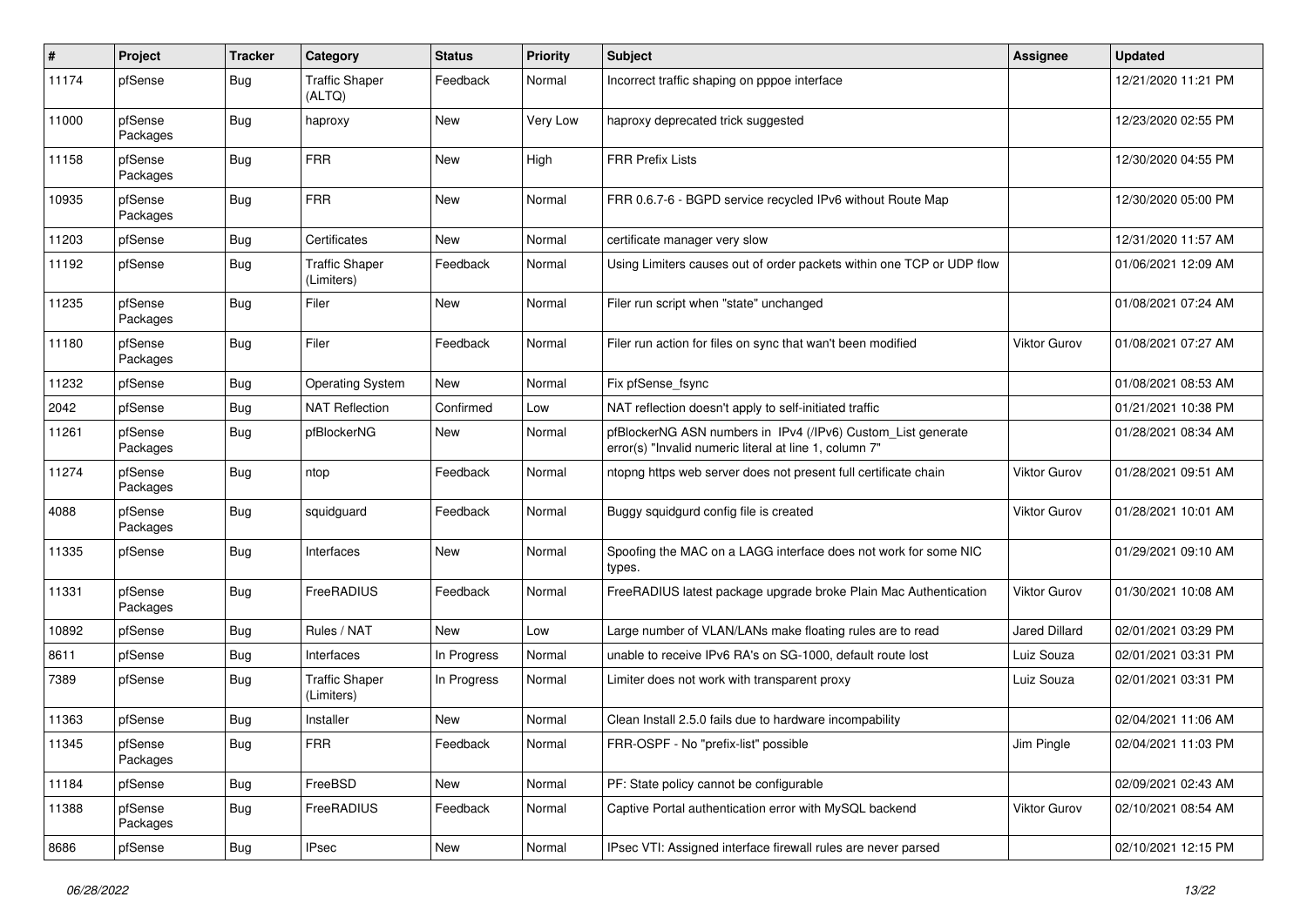| $\vert$ # | Project             | <b>Tracker</b> | Category                     | <b>Status</b> | <b>Priority</b> | <b>Subject</b>                                                                                                 | <b>Assignee</b>      | <b>Updated</b>      |
|-----------|---------------------|----------------|------------------------------|---------------|-----------------|----------------------------------------------------------------------------------------------------------------|----------------------|---------------------|
| 11412     | pfSense             | Bug            | Interfaces                   | <b>New</b>    | Normal          | LLDPD Package Doesn't Work with Switchports                                                                    |                      | 02/12/2021 08:12 PM |
| 11414     | pfSense<br>Packages | Bug            | pfBlockerNG                  | <b>New</b>    | Normal          | Enabling feed "Public DNS4 all" breaks some Google services                                                    |                      | 02/13/2021 02:46 AM |
| 11418     | pfSense             | <b>Bug</b>     | <b>IPsec</b>                 | New           | Very Low        | 'NAT-T: Force' is broken for IPv6 IPsec                                                                        |                      | 02/16/2021 08:25 AM |
| 11404     | pfSense<br>Packages | <b>Bug</b>     | <b>FRR</b>                   | Feedback      | Normal          | Incorrect prefix/access lists migration on update                                                              | <b>Viktor Gurov</b>  | 02/18/2021 09:49 AM |
| 11473     | pfSense             | Bug            | Web Interface                | <b>New</b>    | Normal          | System Activity shows invalid data on SG-3100                                                                  |                      | 02/19/2021 08:12 PM |
| 11479     | pfSense<br>Packages | Bug            | snmptt                       | <b>New</b>    | Normal          | snmptt 1.4.2 does not work in daemon mode                                                                      |                      | 02/20/2021 04:37 PM |
| 11493     | pfSense<br>Packages | Bug            | Zabbix                       | New           | Very Low        | After upgrade zabbix proxy wont start                                                                          |                      | 02/21/2021 05:31 AM |
| 10959     | pfSense             | Bug            | <b>Traffic Graphs</b>        | Feedback      | Low             | Traffic graph stopped on interface used via netmap                                                             |                      | 02/22/2021 02:57 AM |
| 11490     | pfSense<br>Packages | <b>Bug</b>     | Service Watchdog             | New           | Very Low        | Service Watchdog - Impacts Reboots and Package Updates                                                         |                      | 02/22/2021 12:07 PM |
| 11509     | pfSense<br>Packages | <b>Bug</b>     | LCDProc                      | New           | Low             | LCD package - not starting at boot - stop and start in Status Window not<br>possible                           |                      | 02/23/2021 10:55 AM |
| 11503     | pfSense             | Bug            | <b>OpenVPN</b>               | New           | Normal          | Using multiple authentication backends on an OpenVPN server fails                                              |                      | 02/23/2021 12:23 PM |
| 11522     | pfSense<br>Packages | <b>Bug</b>     | Zabbix                       | <b>New</b>    | Normal          | fping6 error                                                                                                   |                      | 02/24/2021 07:13 AM |
| 10624     | pfSense             | <b>Bug</b>     | <b>DNS Resolver</b>          | New           | Normal          | Unbound configuration memory leak with python module $+$ register<br>DHCP leases active                        |                      | 02/26/2021 10:27 AM |
| 11375     | pfSense<br>Packages | <b>Bug</b>     | apcupsd                      | <b>New</b>    | Normal          | UPS Type <blank> for USB APC</blank>                                                                           |                      | 02/26/2021 11:10 AM |
| 11477     | pfSense<br>Packages | <b>Bug</b>     | <b>FRR</b>                   | Feedback      | Normal          | FRR does not recognize some BFD options                                                                        | Viktor Gurov         | 02/26/2021 10:52 PM |
| 11563     | pfSense<br>Packages | Bug            | <b>BIND</b>                  | <b>New</b>    | High            | BIND GUI writes TXT records > 255 characters                                                                   |                      | 02/27/2021 07:11 AM |
| 11566     | pfSense             | <b>Bug</b>     | Web Interface                | New           | Low             | Firewall Maximum Table Entries "default size" is whatever is entered                                           |                      | 02/27/2021 10:01 AM |
| 11548     | pfSense             | <b>Bug</b>     | Rules / NAT                  | <b>New</b>    | Normal          | 'rule expands to no valid combination" error from port forward automatic<br>rule mixing IPv4 and IPv6 elements |                      | 02/27/2021 03:18 PM |
| 10429     | pfSense<br>Packages | <b>Bug</b>     | <b>Status Traffic Totals</b> | <b>New</b>    | Normal          | Status Traffic Total broken 2.4.5                                                                              | <b>Jared Dillard</b> | 02/27/2021 07:55 PM |
| 10608     | pfSense<br>Packages | <b>Bug</b>     | Squid                        | Feedback      | Normal          | Update squid port to 4.11-p2                                                                                   |                      | 03/02/2021 04:00 AM |
| 11541     | pfSense             | <b>Bug</b>     | <b>OpenVPN</b>               | <b>New</b>    | Normal          | OpenVPN status does not work properly when set to TCP and<br>Concurrent Connections = 1                        |                      | 03/02/2021 02:27 PM |
| 10708     | pfSense             | Bug            | Upgrade                      | New           | Normal          | ZFS bootpool boot symlink issue                                                                                | Luiz Souza           | 03/08/2021 07:03 AM |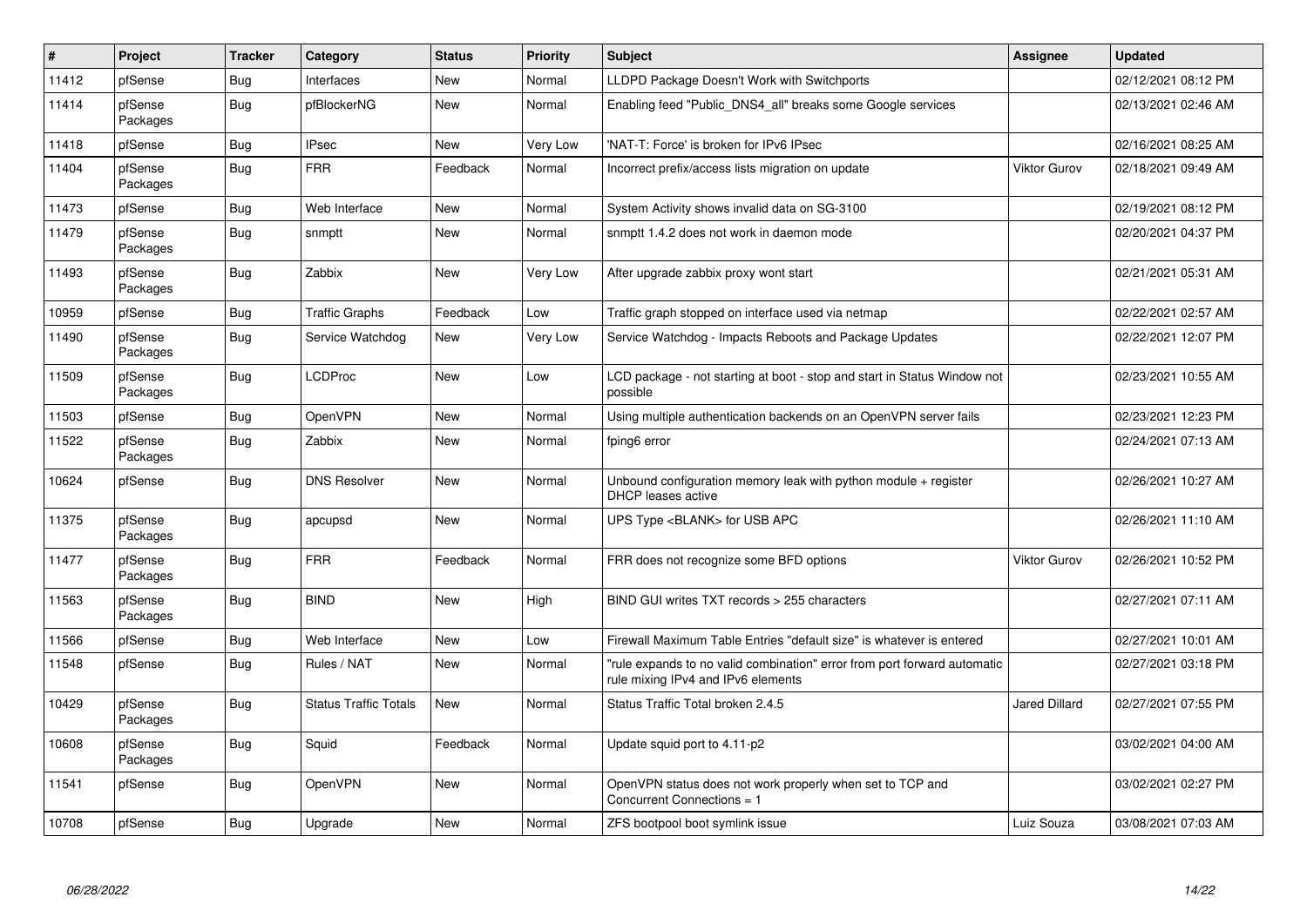| #     | Project             | <b>Tracker</b> | Category                                 | <b>Status</b>                 | <b>Priority</b> | Subject                                                                                                                                                                                         | Assignee      | <b>Updated</b>      |
|-------|---------------------|----------------|------------------------------------------|-------------------------------|-----------------|-------------------------------------------------------------------------------------------------------------------------------------------------------------------------------------------------|---------------|---------------------|
| 11641 | pfSense             | Bug            | Interfaces                               | New                           | Normal          | On xn based interfaces without the VLANMTU flag the first VLAN tag<br>defined does not follow the parent interface MTU settings. All<br>subsequent VLAN tags follow the parent interface's MTU. |               | 03/09/2021 06:42 PM |
| 11377 | pfSense<br>Packages | Bug            | <b>FRR</b>                               | <b>Pull Request</b><br>Review | Normal          | FRR deinstall                                                                                                                                                                                   |               | 03/10/2021 08:21 AM |
| 11650 | pfSense<br>Packages | Bug            | <b>FRR</b>                               | New                           | Very Low        | FRR configuration broken on restore of manually edited FRR config<br>sections                                                                                                                   |               | 03/10/2021 08:50 AM |
| 11666 | pfSense             | Bug            | Logging                                  | New                           | Normal          | GUI Firewall log search not parsing filter.log beyond hard coded limit                                                                                                                          |               | 03/12/2021 11:38 AM |
| 11352 | pfSense             | <b>Bug</b>     | FreeBSD                                  | New                           | Low             | CTF types > 2^15 in the pfSense kernel config results in DTrace failing                                                                                                                         | Scott Long    | 03/17/2021 02:52 AM |
| 11657 | pfSense             | Bug            | Interfaces                               | New                           | Normal          | netmap_ring_reinit error                                                                                                                                                                        |               | 03/18/2021 10:32 PM |
| 10990 | pfSense<br>Packages | Bug            | NET-SNMP                                 | Feedback                      | Normal          | net-snmp IPv6 listen address needs to be wrapped in square brackets                                                                                                                             |               | 03/19/2021 05:09 AM |
| 11204 | pfSense<br>Packages | Bug            | NET-SNMP                                 | Feedback                      | Normal          | Fix net-snmp logging to syslog                                                                                                                                                                  | Jim Pingle    | 03/19/2021 05:10 AM |
| 11556 | pfSense             | Bug            | Rules / NAT                              | New                           | Normal          | Kill all states associated with a NAT address                                                                                                                                                   |               | 03/19/2021 10:29 AM |
| 11715 | pfSense             | Bug            | OpenVPN                                  | New                           | Normal          | OpenVPN MTU                                                                                                                                                                                     |               | 03/22/2021 01:35 AM |
| 11149 | pfSense             | <b>Bug</b>     | <b>DHCP Relay</b>                        | New                           | Normal          | DHCP relay won't start with DHCP server behind gateway                                                                                                                                          |               | 03/22/2021 05:13 AM |
| 11717 | pfSense             | Bug            | Rules / NAT                              | New                           | Normal          | Incorrect port forwarding rules if Destination port alias is not equal to<br>Redirect target port alias                                                                                         |               | 03/22/2021 06:06 AM |
| 11730 | pfSense             | Bug            | Web Interface                            | New                           | Normal          | Improve visibility of option selections in dark themes                                                                                                                                          |               | 03/25/2021 09:38 PM |
| 11724 | pfSense             | <b>Bug</b>     | Package System                           | New                           | Normal          | Packages unexpectedly removed when changing update branches                                                                                                                                     |               | 03/29/2021 08:09 AM |
| 11731 | pfSense             | <b>Bug</b>     | Hardware / Drivers                       | New                           | Normal          | Missing support for Realtek USB NICs                                                                                                                                                            |               | 03/30/2021 04:32 AM |
| 11761 | pfSense             | Bug            | L <sub>2</sub> TP                        | New                           | Normal          | L2TP/IPsec VPN : PPP LCP negotiation occurs before user<br>authentication                                                                                                                       |               | 03/31/2021 04:52 AM |
| 11770 | pfSense Plus        | <b>Bug</b>     | Hardware / Drivers                       | New                           | Normal          | Pantech UML295 USB Modem No Longer Functional                                                                                                                                                   |               | 04/01/2021 11:28 AM |
| 11777 | pfSense<br>Packages | Bug            | Unbound                                  | New                           | Very Low        | Input validation prevents DNS Resolver from being disabled                                                                                                                                      |               | 04/05/2021 05:51 PM |
| 11797 | pfSense<br>Packages | Bug            | <b>Status Traffic Totals</b>             | New                           | Normal          | Traffic Totals lost upon reboot when using a ramdisk for /var and /tmp                                                                                                                          | John Cornwell | 04/10/2021 06:27 PM |
| 11786 | pfSense             | Bug            | Services                                 | New                           | Normal          | SSH incomplete setup and startup fail while recovering XML backup in a<br>fresh install of pfSense 2.5.0                                                                                        |               | 04/17/2021 01:36 PM |
| 8831  | pfSense             | Bug            | IPv6 Router<br>Advertisements<br>(RADVD) | New                           | Very High       | Radvd causes latency spikes                                                                                                                                                                     |               | 04/19/2021 04:51 AM |
| 11835 | pfSense<br>Packages | <b>Bug</b>     | <b>FRR</b>                               | New                           | Normal          | FRR OSPF redistributed connected routes disappearing                                                                                                                                            |               | 04/22/2021 07:11 AM |
| 11841 | pfSense<br>Packages | <b>Bug</b>     | <b>FRR</b>                               | New                           | Normal          | FRR access lists default bahavior changed to permit by default                                                                                                                                  |               | 04/22/2021 09:52 AM |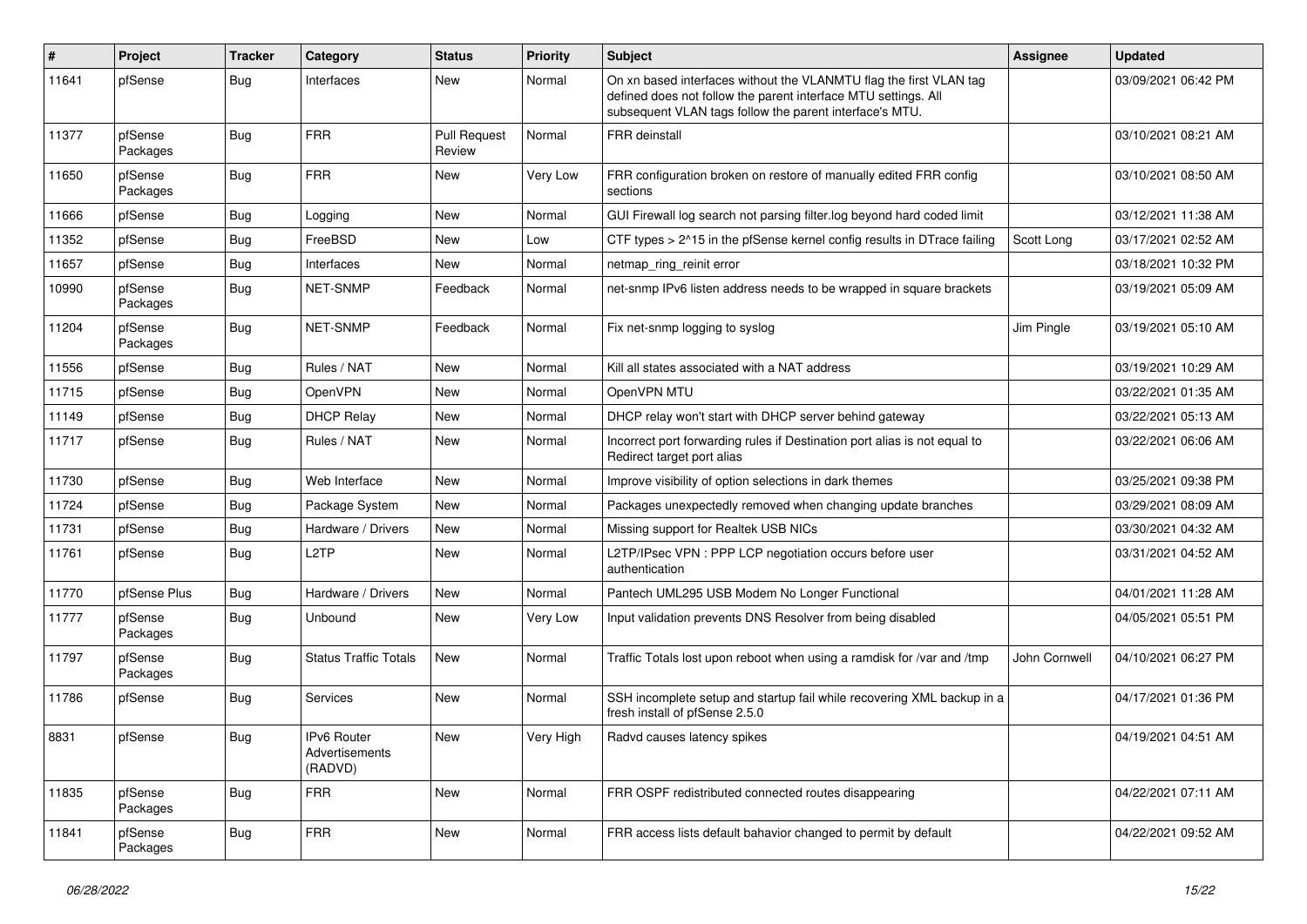| #     | Project             | <b>Tracker</b> | Category                    | <b>Status</b> | <b>Priority</b> | Subject                                                                           | <b>Assignee</b>     | <b>Updated</b>      |
|-------|---------------------|----------------|-----------------------------|---------------|-----------------|-----------------------------------------------------------------------------------|---------------------|---------------------|
| 11848 | pfSense<br>Packages | Bug            | Squid                       | New           | Normal          | Issue with squid cache download speed                                             |                     | 04/23/2021 09:30 PM |
| 11763 | pfSense<br>Packages | Bug            | Status_Monitoring           | New           | Normal          | Traffic graphs refresh issue                                                      |                     | 05/03/2021 09:44 AM |
| 11898 | pfSense<br>Packages | <b>Bug</b>     | apcupsd                     | New           | Normal          | PHP error from apcupsd dashboard widget                                           |                     | 05/07/2021 09:12 AM |
| 10671 | pfSense             | Bug            | <b>Operating System</b>     | New           | Normal          | pfsense 2.4.5_1 does not boot on Gen2 2012R2 HyperV VM                            |                     | 05/09/2021 06:39 AM |
| 11802 | pfSense<br>Packages | Bug            | FreeRADIUS                  | New           | Normal          | FreeRADIUS sync                                                                   |                     | 05/10/2021 04:18 AM |
| 11925 | pfSense             | Bug            | <b>OpenVPN</b>              | <b>New</b>    | Normal          | Calling-Station-Id always set to WAN IP                                           |                     | 05/14/2021 09:27 AM |
| 11936 | pfSense<br>Packages | Bug            | <b>FRR</b>                  | Incomplete    | High            | FRR does not connect BGP when using password                                      |                     | 05/19/2021 08:12 AM |
| 11953 | pfSense             | <b>Bug</b>     | <b>IGMP Proxy</b>           | New           | Normal          | XG-1541 crashes when igmpproxy is enabled and network interfaces<br>status change |                     | 05/24/2021 04:55 PM |
| 7779  | pfSense             | Bug            | <b>OpenVPN</b>              | <b>New</b>    | Normal          | Traffic crossing a site-to-site OpenVPN tunnel fails to fragment.                 |                     | 06/02/2021 08:26 AM |
| 11992 | pfSense             | Bug            | <b>Virtual IP Addresses</b> | Confirmed     | High            | GRE Tunnel - Does not work with a virtual IP as endpoint                          |                     | 06/04/2021 01:16 AM |
| 12009 | pfSense<br>Packages | Bug            | Zabbix                      | New           | Normal          | Zabbix Agent starts twice by /etc/rc.start_packages                               |                     | 06/08/2021 01:35 AM |
| 12013 | pfSense             | Bug            | Logging                     | New           | Low             | Reading log data is inefficient in certain cases                                  |                     | 06/08/2021 07:35 AM |
| 12056 | pfSense             | <b>Bug</b>     | Logging                     | New           | Normal          | Filterlog says "Unknown Option %u"                                                |                     | 06/18/2021 05:51 AM |
| 6055  | pfSense             | Bug            | Package System              | Confirmed     | Low             | Menu items may remain from packages no longer installed                           |                     | 06/18/2021 08:46 PM |
| 12067 | pfSense             | Bug            | DHCP (IPv4)                 | New           | Very Low        | <b>DHCP Monitoring Statistics Error</b>                                           |                     | 06/21/2021 08:39 AM |
| 11491 | pfSense<br>Packages | Bug            | haproxy                     | Feedback      | Normal          | haproxy-devel v0.62_2 - startup error 'httpchk'                                   | Viktor Gurov        | 06/22/2021 08:46 AM |
| 11937 | pfSense<br>Packages | Bug            | haproxy                     | Feedback      | Normal          | HAproxy "Use Client-IP" option breaks Captive Portal                              | <b>Viktor Gurov</b> | 06/22/2021 08:48 AM |
| 9895  | pfSense<br>Packages | Bug            | Snort                       | New           | Normal          | snort reinstallation failed                                                       |                     | 06/23/2021 08:01 AM |
| 12084 | pfSense<br>Packages | <b>Bug</b>     | <b>FRR</b>                  | New           | Normal          | libfrr.so.0 error on SG-1100                                                      |                     | 06/26/2021 08:22 AM |
| 11610 | pfSense<br>Packages | <b>Bug</b>     | NET-SNMP                    | New           | Normal          | NET-SNMP is not setting the correct permissions on AgentX                         |                     | 06/28/2021 07:54 AM |
| 6362  | pfSense             | <b>Bug</b>     | DHCP (IPv4)                 | Confirmed     | Normal          | DHCP Client ID not used                                                           |                     | 07/09/2021 06:30 AM |
| 12122 | pfSense             | <b>Bug</b>     | Web Interface               | New           | Normal          | Perform greedy actions asychronously                                              |                     | 07/10/2021 01:10 PM |
| 11997 | pfSense<br>Packages | <b>Bug</b>     | <b>IPsec Profile Wizard</b> | New           | Normal          | Add Support for Android Strongswan Profiles in the Profile Wizard                 | Jim Pingle          | 07/10/2021 07:51 PM |
| 11515 | pfSense<br>Packages | <b>Bug</b>     | node_exporter               | Feedback      | Normal          | node_exporter 0.18.1_1 - Unable to interact or start the service from<br>web ui   | Viktor Gurov        | 07/14/2021 12:37 PM |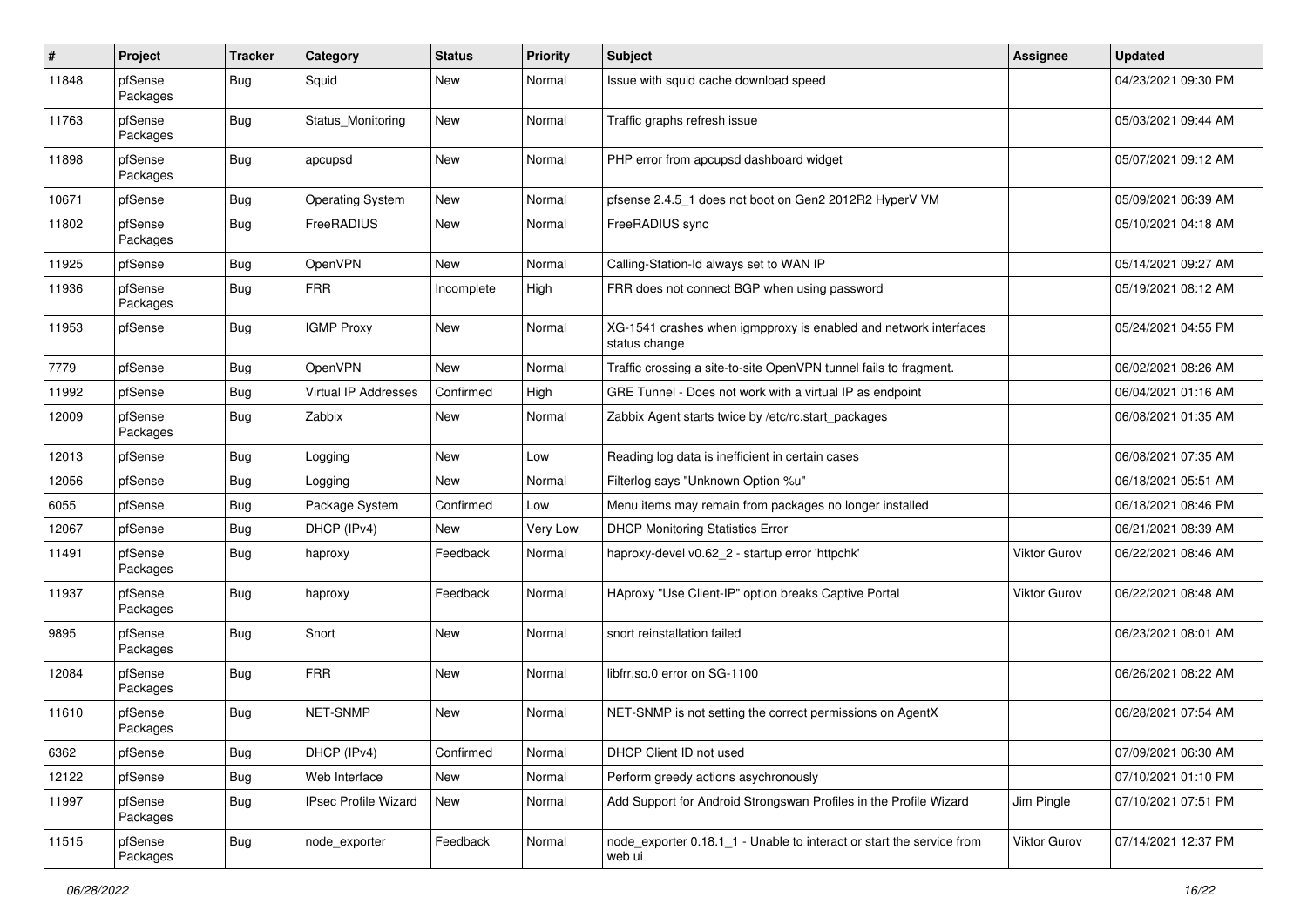| #     | Project             | <b>Tracker</b> | Category                | <b>Status</b> | <b>Priority</b> | Subject                                                                                                           | Assignee            | <b>Updated</b>      |
|-------|---------------------|----------------|-------------------------|---------------|-----------------|-------------------------------------------------------------------------------------------------------------------|---------------------|---------------------|
| 11756 | pfSense<br>Packages | Bug            | haproxy                 | Feedback      | Normal          | HaProxy does not transfer backend states during reload                                                            | Viktor Gurov        | 07/14/2021 01:21 PM |
| 11746 | pfSense<br>Packages | Bug            | FreeRADIUS              | Feedback      | Normal          | Second LDAP server configuration misses the ipaNThash control<br>attribute                                        | Viktor Gurov        | 07/14/2021 01:44 PM |
| 11681 | pfSense<br>Packages | <b>Bug</b>     | <b>FRR</b>              | Feedback      | Normal          | FRR generates invalid BFD configuration after removing interfaces                                                 | <b>Viktor Gurov</b> | 07/14/2021 04:40 PM |
| 12130 | pfSense<br>Packages | Bug            | Zeek                    | New           | Normal          | Zeek fails to start                                                                                               |                     | 07/15/2021 02:00 AM |
| 12036 | pfSense<br>Packages | Bug            | Zabbix                  | Feedback      | Normal          | Certificate Manager page do not show Zabbix used certificates                                                     | <b>Viktor Gurov</b> | 07/15/2021 11:46 AM |
| 11980 | pfSense<br>Packages | Bug            | FreeRADIUS              | Feedback      | Normal          | EAP does not work with SQL backend                                                                                |                     | 07/21/2021 07:24 AM |
| 8815  | pfSense             | Bug            | Interfaces              | New           | Normal          | IP addresses are removed from interfaces when link is lost and either<br>IPv4 or IPv6 is dynamic                  | Luiz Souza          | 07/21/2021 07:49 AM |
| 12178 | pfSense<br>Packages | Bug            | WireGuard               | New           | Low             | WireGuard always shows 'Configuring WireGuard tunnelsdone.'<br>message on boot                                    |                     | 07/30/2021 06:58 AM |
| 11847 | pfSense<br>Packages | Bug            | <b>FRR</b>              | Feedback      | Normal          | Filters not applied to PEER Groups                                                                                | Viktor Gurov        | 07/30/2021 07:45 PM |
| 6624  | pfSense             | Bug            | <b>IPsec</b>            | Confirmed     | Normal          | changes in IPsec config should down the connection                                                                | Jim Pingle          | 08/02/2021 12:08 PM |
| 11780 | pfSense<br>Packages | Bug            | Suricata                | New           | Very High       | Suricata package fails to prune suricata.log                                                                      |                     | 08/06/2021 07:18 AM |
| 10311 | pfSense             | Bug            | <b>OpenVPN</b>          | New           | Normal          | Too low net.link.ifqmaxlen causes packet drop under load when using<br>OpenVPN inside bridge interface under load |                     | 08/10/2021 03:10 AM |
| 11619 | pfSense             | Bug            | Upgrade                 | New           | Normal          | Unable to upgrade 2.4.4-p3 to 2.5/21.02-p1                                                                        |                     | 08/15/2021 10:00 AM |
| 12283 | pfSense             | Bug            | Authentication          | New           | Normal          | LDAP/RADIUS authentication servers configuration does not allow<br>source IP address to be specified              |                     | 08/20/2021 01:15 AM |
| 6964  | pfSense<br>Packages | <b>Bug</b>     | Suricata                | Feedback      | Normal          | Host OS Policy Assignment broken when using "Import" or "Aliases"<br>buttons                                      | Viktor Gurov        | 08/20/2021 07:52 AM |
| 12286 | pfSense<br>Packages | Bug            | FreeRADIUS              | New           | Normal          | Add support for ntlm_auth in LDAP                                                                                 |                     | 08/20/2021 08:27 AM |
| 4479  | pfSense             | Bug            | <b>Operating System</b> | New           | Normal          | Firewall rules won't match GRE interface after applying IPSEC transport<br>encryption on GRE tunnel               | Luiz Souza          | 08/20/2021 08:46 AM |
| 6370  | pfSense             | Bug            | IPsec                   | Confirmed     | Normal          | IPSEC bound to WAN gateway group and Dynamic DNS doesn't to fail<br>back tunnel to WAN on DDNS update             |                     | 08/31/2021 07:38 AM |
| 10693 | pfSense<br>Packages | <b>Bug</b>     | <b>BIND</b>             | New           | Normal          | pfSense Bind Zone Editor UI does not update zone serial number when<br>a change is made                           |                     | 09/01/2021 12:51 AM |
| 11742 | pfSense<br>Packages | <b>Bug</b>     | Suricata                | New           | Normal          | Blocking / Unblocking is not working correctly.                                                                   |                     | 09/01/2021 11:08 AM |
| 11268 | pfSense             | <b>Bug</b>     | Web Interface           | New           | Normal          | Cookie named 'id' prevents Edit form fields being set properly                                                    |                     | 09/03/2021 06:16 AM |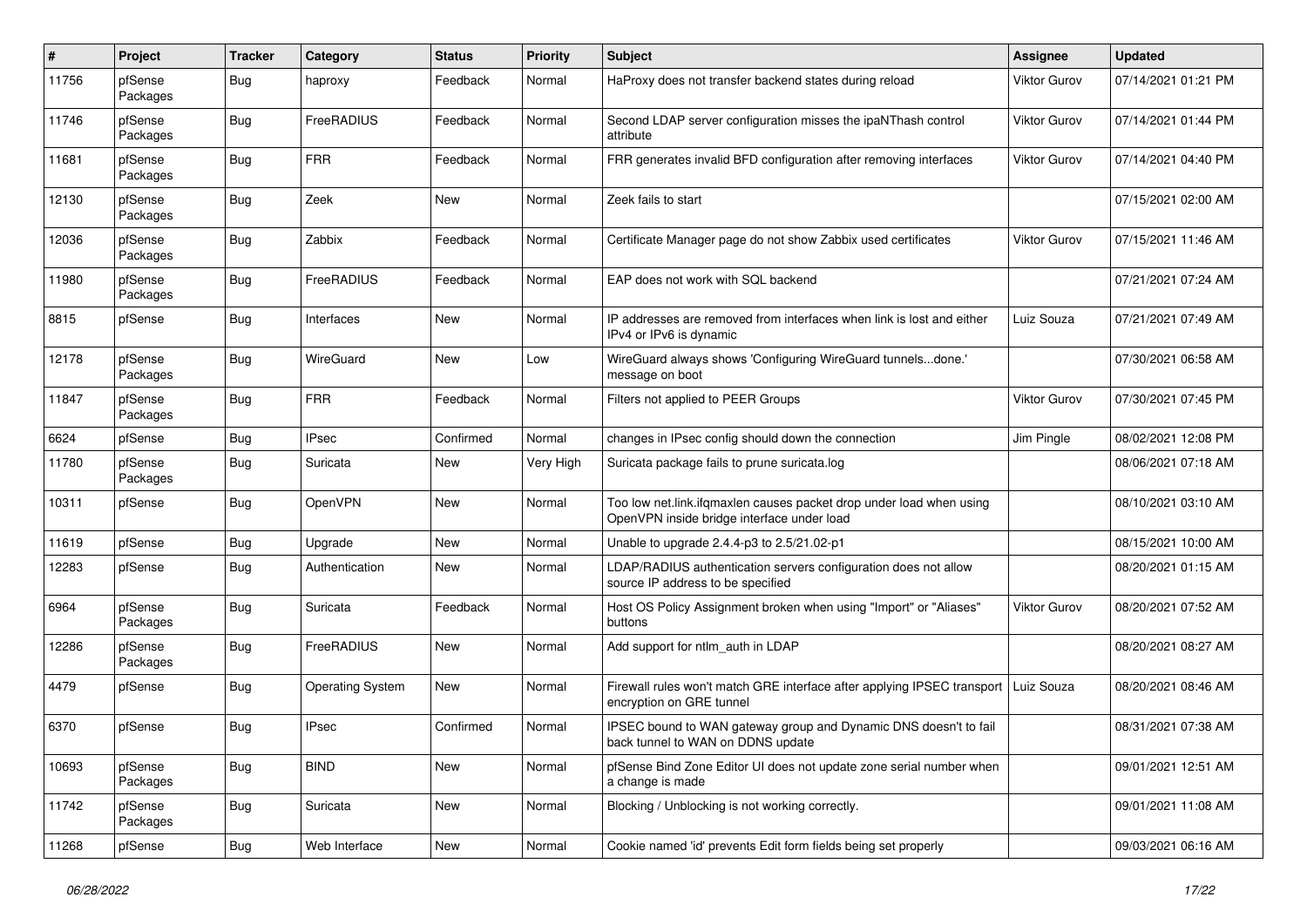| #     | Project             | <b>Tracker</b> | Category                        | <b>Status</b> | <b>Priority</b> | Subject                                                                                                                          | <b>Assignee</b>     | <b>Updated</b>      |
|-------|---------------------|----------------|---------------------------------|---------------|-----------------|----------------------------------------------------------------------------------------------------------------------------------|---------------------|---------------------|
| 12144 | pfSense             | Bug            | <b>Operating System</b>         | In Progress   | Normal          | Bug in "df -t" filtering if two filesystems use the same mountpoint                                                              | Mateusz Guzik       | 09/10/2021 10:07 AM |
| 12322 | pfSense<br>Packages | Bug            | Suricata                        | Feedback      | Normal          | Suricata creates invalid HOME NET entries                                                                                        | Viktor Gurov        | 09/10/2021 11:42 AM |
| 11135 | pfSense<br>Packages | Bug            | haproxy                         | Feedback      | High            | HAproxy OCSP reponse crontab bug                                                                                                 | <b>Viktor Gurov</b> | 09/10/2021 11:51 AM |
| 12167 | pfSense<br>Packages | Bug            | FRR                             | Feedback      | Normal          | BGP TCP setkey not set if neighbor is in peer group                                                                              | Viktor Gurov        | 09/16/2021 09:38 AM |
| 11961 | pfSense<br>Packages | Bug            | <b>FRR</b>                      | Feedback      | Normal          | FRR OSPF add unwanted area 0 authentication to router ospf                                                                       | <b>Viktor Gurov</b> | 09/16/2021 10:25 PM |
| 12393 | pfSense             | <b>Bug</b>     | <b>Traffic Shaper</b><br>(ALTQ) | New           | Low             | Priority of gOthersLow higher than default queues                                                                                |                     | 09/21/2021 02:48 PM |
| 12401 | pfSense             | Bug            | <b>Traffic Graphs</b>           | New           | Normal          | Traffic graphs with untagged and tagged VLAN on same interface                                                                   |                     | 09/23/2021 09:18 PM |
| 12033 | pfSense<br>Packages | Bug            | pfBlockerNG                     | New           | Normal          | maxmindb and _sqlite3 modules not found                                                                                          |                     | 10/01/2021 04:42 AM |
| 12421 | pfSense             | Bug            | Rules / NAT                     | New           | Normal          | IPV6 limiter bug                                                                                                                 |                     | 10/02/2021 08:44 AM |
| 12188 | pfSense<br>Packages | <b>Bug</b>     | OpenVPN Client<br>Export        | New           | Normal          | client export breaks multi remote configurations                                                                                 |                     | 10/02/2021 05:58 PM |
| 1620  | pfSense<br>Packages | Bug            | Squid                           | New           | Normal          | Can't use transparent proxy when using bridge.                                                                                   |                     | 10/07/2021 04:19 AM |
| 11430 | pfSense             | Bug            | Interfaces                      | <b>New</b>    | Normal          | PHP console spam after Assigning Interfaces                                                                                      |                     | 10/09/2021 10:37 AM |
| 12101 | pfSense<br>Packages | Bug            | arpwatch                        | Assigned      | Normal          | ArpWatch Suppression Mac for "flip-flop" not suppressing                                                                         | Viktor Gurov        | 10/09/2021 07:19 PM |
| 12126 | pfSense<br>Packages | Bug            | FreeRADIUS                      | New           | Normal          | freeradius3 0.15.7_31                                                                                                            |                     | 10/11/2021 08:21 AM |
| 12444 | pfSense<br>Packages | Bug            | ntop                            | New           | Normal          | ntopng throws errors when viewing single host                                                                                    |                     | 10/11/2021 12:39 PM |
| 12451 | pfSense             | Bug            | Virtual IP Addresses            | New           | Normal          | deleteVIP() does not check RFC2136 Update Source                                                                                 |                     | 10/13/2021 10:06 AM |
| 11592 | pfSense<br>Packages | Bug            | node_exporter                   | New           | Normal          | Node exporter can not read system statistics                                                                                     |                     | 10/15/2021 09:37 PM |
| 12467 | pfSense             | Bug            | Captive Portal                  | New           | Normal          | CP error on client disconnect after reboot                                                                                       |                     | 10/17/2021 05:35 AM |
| 9344  | pfSense             | Bug            | Translations                    | New           | Normal          | OpenVPN click NCP Algorithms will always go to DH Parameters<br>website(in Chinese-Taiwan)                                       |                     | 10/21/2021 03:48 AM |
| 12436 | pfSense             | <b>Bug</b>     | PPPoE Server                    | New           | Normal          | Pppoe server config gui does not allow setting of chap authentication,<br>and sets the network start address for allocation to 0 |                     | 10/21/2021 08:15 AM |
| 12483 | pfSense             | <b>Bug</b>     | Configuration<br>Backend        | New           | Normal          | GUI creates inconsistent config.xml                                                                                              |                     | 10/23/2021 06:48 AM |
| 12357 | pfSense             | <b>Bug</b>     | Captive Portal                  | New           | Normal          | Captive Portal popup Logout button loads full login page in popup when<br>clicked                                                |                     | 10/27/2021 12:10 PM |
| 11429 | pfSense             | Bug            | Web Interface                   | New           | Normal          | System Log / Settings form activates "Reset Log Files" button on enter                                                           |                     | 10/28/2021 01:35 PM |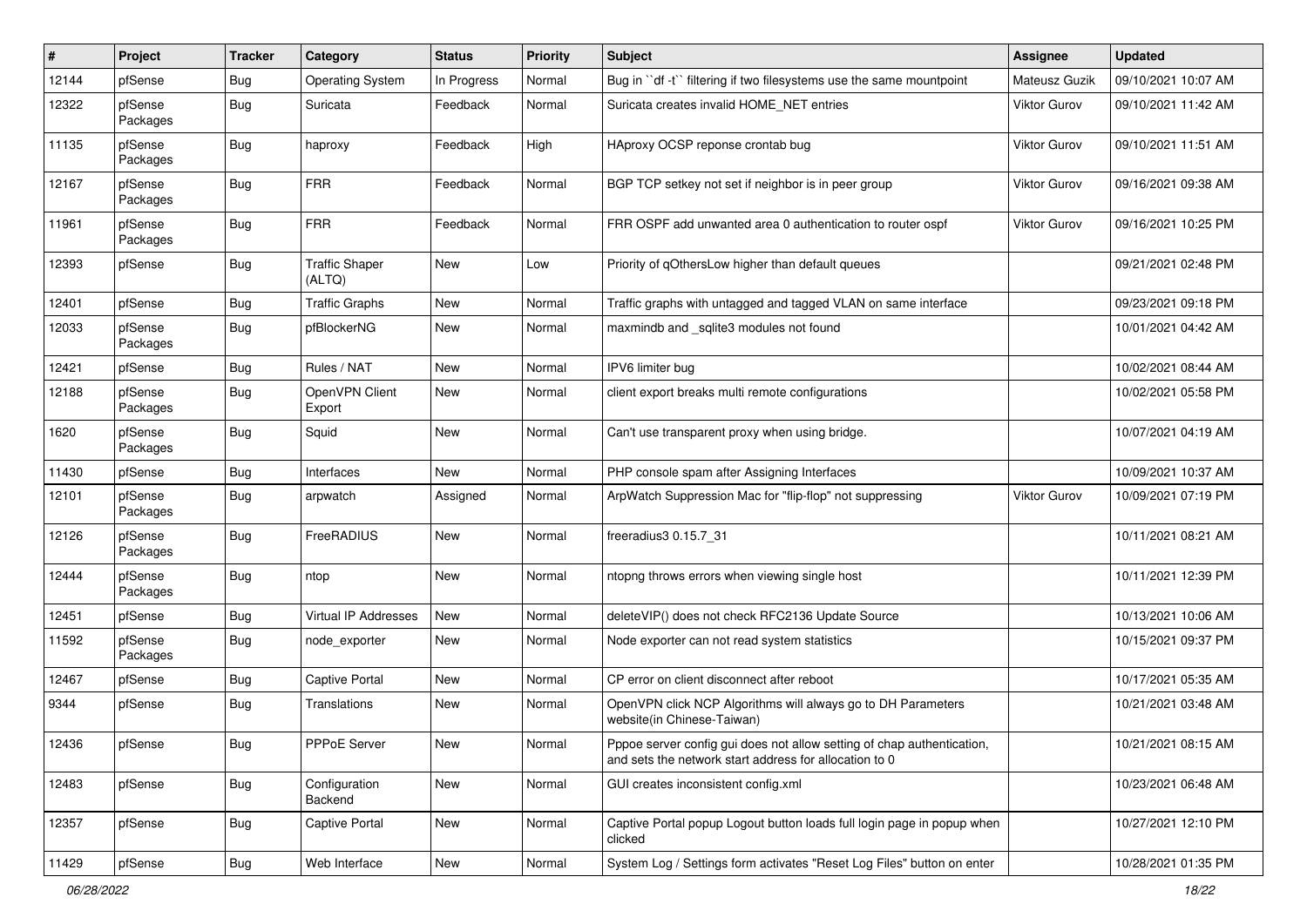| #     | Project             | <b>Tracker</b> | Category                    | <b>Status</b>                 | <b>Priority</b> | <b>Subject</b>                                                                                                         | <b>Assignee</b>      | <b>Updated</b>      |
|-------|---------------------|----------------|-----------------------------|-------------------------------|-----------------|------------------------------------------------------------------------------------------------------------------------|----------------------|---------------------|
| 8013  | pfSense             | <b>Bug</b>     | <b>IPsec</b>                | <b>New</b>                    | Normal          | IPsec MSS clamping value shared for IPv4 and IPv6                                                                      | Luiz Souza           | 10/28/2021 01:37 PM |
| 8576  | pfSense             | <b>Bug</b>     | Rules / NAT                 | Feedback                      | Low             | pfSense stops passing traffic after some time when using Outbound<br>NAT pool w/ Sticky Address                        |                      | 10/28/2021 01:47 PM |
| 12504 | pfSense             | <b>Bug</b>     | Interfaces                  | <b>New</b>                    | Normal          | BCM57412 NetXtreme-E 10Gb RDMA Ethernet controller issue                                                               |                      | 11/05/2021 04:51 AM |
| 12508 | pfSense             | <b>Bug</b>     | <b>DHCP Relay</b>           | <b>New</b>                    | Normal          | DHCP Relay over VPN                                                                                                    |                      | 11/06/2021 11:25 AM |
| 12509 | pfSense             | <b>Bug</b>     | <b>OpenVPN</b>              | New                           | Normal          | Deffered authentication does not work with auth-gen-token<br>external-auth or pusk "auth-token"                        |                      | 11/08/2021 04:01 AM |
| 12507 | pfSense<br>Packages | Bug            | softflowd                   | <b>Pull Request</b><br>Review | Normal          | Add support for bi-directional flows in softflowd                                                                      |                      | 11/11/2021 03:53 AM |
| 11525 | pfSense<br>Packages | <b>Bug</b>     | Suricata                    | New                           | Normal          | pfsense 2.5.0 release version for vlan issue to suricata                                                               |                      | 11/11/2021 08:16 AM |
| 12519 | pfSense             | <b>Bug</b>     | Authentication              | <b>New</b>                    | Normal          | Fail authentication using special character in password via the LDAP<br>connector                                      |                      | 11/12/2021 07:39 AM |
| 12249 | pfSense             | Bug            | Backup / Restore            | <b>New</b>                    | Normal          | HAProxy causing failed ACB backups                                                                                     |                      | 11/15/2021 11:58 PM |
| 12538 | pfSense<br>Packages | Bug            | PIMD                        | <b>New</b>                    | Normal          | PIMD sub-interface bug                                                                                                 |                      | 11/20/2021 09:44 PM |
| 7096  | pfSense             | <b>Bug</b>     | <b>DNS Resolver</b>         | Feedback                      | Normal          | Unbound fails to start on boot if specific network devices are configured<br>in the "Network Interfaces"               |                      | 11/22/2021 08:59 AM |
| 12539 | pfSense             | <b>Bug</b>     | Interfaces                  | <b>New</b>                    | Low             | Changing VLAN ID for LAN interface in assignments silently fails.                                                      |                      | 11/23/2021 04:12 AM |
| 12542 | pfSense             | <b>Bug</b>     | <b>Virtual IP Addresses</b> | <b>New</b>                    | Normal          | Cannot assign a same IPv6 Link-Local address to different interfaces                                                   |                      | 11/25/2021 01:41 AM |
| 11182 | pfSense<br>Packages | <b>Bug</b>     | <b>NRPE</b>                 | <b>New</b>                    | Normal          | NRPE in HA syncs the bind IP                                                                                           |                      | 12/01/2021 02:15 AM |
| 12506 | pfSense<br>Packages | Bug            | Suricata                    | Feedback                      | Normal          | Only selected instance is restarted on suppress list change                                                            | <b>Viktor Gurov</b>  | 12/01/2021 04:43 AM |
| 12547 | pfSense             | Bug            | <b>Operating System</b>     | Feedback                      | Normal          | unsheduled system reboot/crash                                                                                         | Mateusz Guzik        | 12/01/2021 01:20 PM |
| 12563 | pfSense             | <b>Bug</b>     | <b>OpenVPN</b>              | <b>New</b>                    | Normal          | OpenVPN server doesn't support Framed-IPv6-Address RADIUS<br>attribute                                                 |                      | 12/03/2021 11:19 AM |
| 12552 | pfSense             | Bug            | <b>OpenVPN</b>              | <b>New</b>                    | Normal          | 'Pull DNS" option within OpenVPN client does not cause pfSense to<br>use DNS servers assigned by remote OpenVPN server |                      | 12/08/2021 08:45 AM |
| 1667  | pfSense             | <b>Bug</b>     | L <sub>2</sub> TP           | <b>New</b>                    | Normal          | L2TP server does not respond properly from a CARP VIP                                                                  |                      | 12/11/2021 07:43 PM |
| 1738  | pfSense             | <b>Bug</b>     | Backup / Restore            | <b>New</b>                    | Very Low        | Restore fails when username in backup is not matching                                                                  |                      | 12/11/2021 07:51 PM |
| 4604  | pfSense             | Bug            | <b>NTPD</b>                 | <b>New</b>                    | Normal          | NTP time server entries may or may not work, depending upon<br>interfaces selected when configuring NTP service        |                      | 12/11/2021 07:59 PM |
| 3796  | pfSense             | Bug            | Diagnostics                 | Confirmed                     | Normal          | States summary fails and is very slow with large state tables                                                          |                      | 12/11/2021 08:03 PM |
| 7387  | pfSense             | Bug            | Dashboard                   | <b>New</b>                    | Low             | New Traffic Graph in dashboard resets inverted view to normal view                                                     | <b>Jared Dillard</b> | 12/11/2021 08:14 PM |
| 11054 | pfSense<br>Packages | Bug            | FreeRADIUS                  | Assigned                      | Normal          | Check Client Certificate CN not working as described                                                                   | <b>Viktor Gurov</b>  | 12/14/2021 07:22 AM |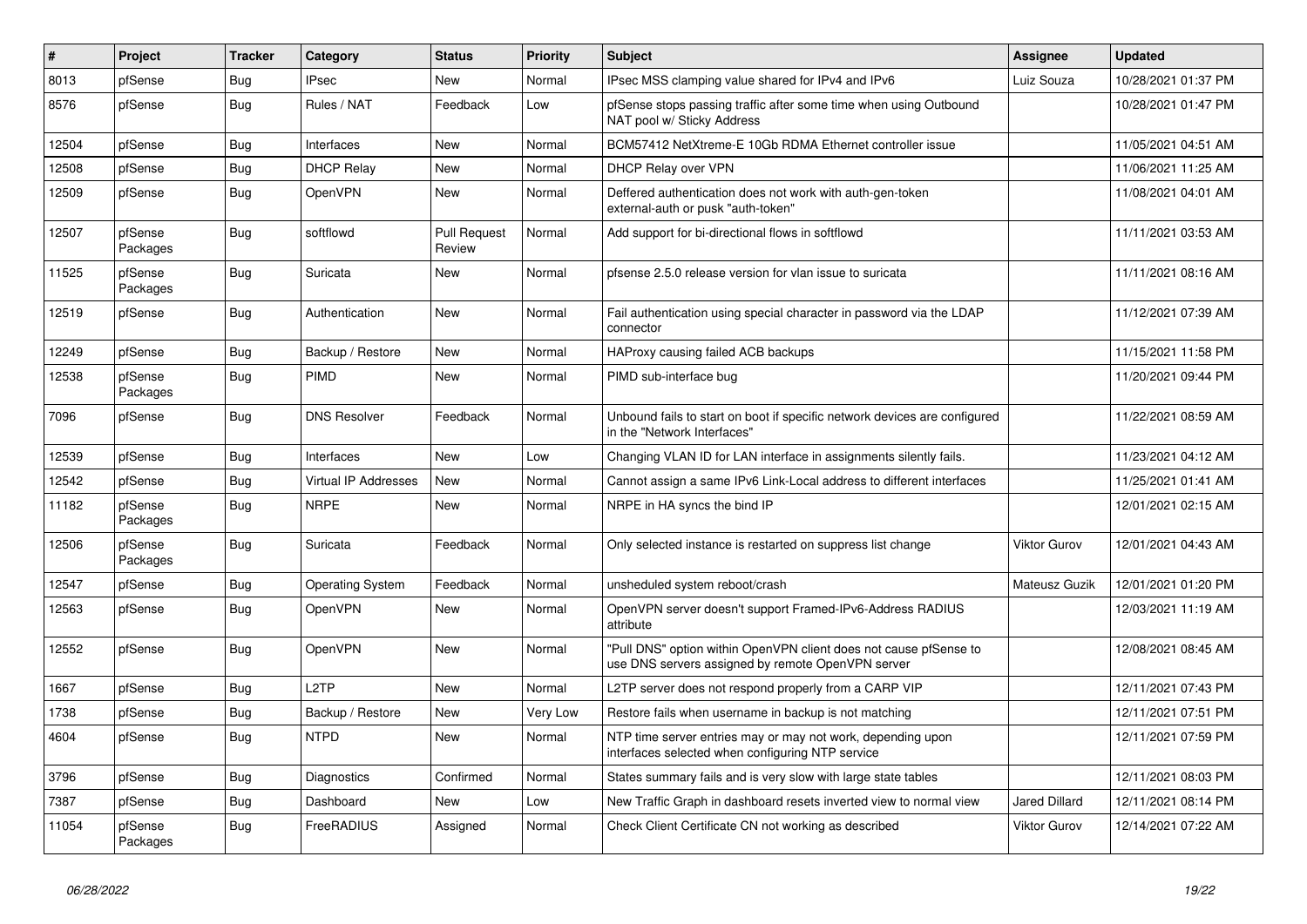| #     | Project             | <b>Tracker</b> | Category                | <b>Status</b> | <b>Priority</b> | <b>Subject</b>                                                                                                                | Assignee              | <b>Updated</b>      |
|-------|---------------------|----------------|-------------------------|---------------|-----------------|-------------------------------------------------------------------------------------------------------------------------------|-----------------------|---------------------|
| 12608 | pfSense<br>Packages | Bug            | WireGuard               | New           | High            | WireGuard tunnels monitored by dpinger causing system to stop routing<br>completely in certain situations                     | Christian<br>McDonald | 12/16/2021 03:14 PM |
| 7235  | pfSense             | Bug            | <b>IPsec</b>            | New           | Normal          | 4860 has not got significant IPsec performance rising with enabled HW<br>acceleration                                         | Luiz Souza            | 12/18/2021 04:32 PM |
| 5849  | pfSense             | Bug            | CARP                    | <b>New</b>    | Normal          | Routing fail on CARP IPsec                                                                                                    |                       | 12/18/2021 04:41 PM |
| 7152  | pfSense             | Bug            | <b>DNS Resolver</b>     | New           | Normal          | Unbound / DNS Resolver issue if "Register DHCP static mappings in<br>the DNS Resolver" set before wildcard DNS custom options |                       | 12/18/2021 04:59 PM |
| 11960 | pfSense             | Bug            | Gateway Monitoring      | Feedback      | Normal          | Gateway Monitoring Traffic Goes Out Default Gateway                                                                           |                       | 12/20/2021 05:43 AM |
| 8827  | pfSense<br>Packages | Bug            | squidguard              | New           | Normal          | Squidguard: ACL redirect modes 'redirect' and 'err page' send<br>unresolvable URLs to the client.                             | Viktor Gurov          | 12/21/2021 05:49 AM |
| 11098 | pfSense<br>Packages | Bug            | Backup                  | Feedback      | Normal          | Backup Files and Directories plugin crashes firewall if /root specified as<br>backup location                                 | <b>Viktor Gurov</b>   | 12/23/2021 10:45 AM |
| 12264 | pfSense<br>Packages | Bug            | Squid                   | Feedback      | Low             | Stray <table> line in squid monitor.php</table>                                                                               | Viktor Gurov          | 12/23/2021 10:53 AM |
| 12070 | pfSense             | Bug            | DHCP (IPv4)             | <b>New</b>    | Low             | <b>VLAN0 for WAN DHCP</b>                                                                                                     |                       | 12/23/2021 04:31 PM |
| 12648 | pfSense             | Bug            | <b>Captive Portal</b>   | New           | Normal          | Undocumented variables 'listenporthttp' and 'listenporthttps'                                                                 |                       | 12/28/2021 10:44 AM |
| 11759 | pfSense             | Bug            | Dashboard               | New           | Normal          | Traffic graphs on dashboard double upload on pppoe links                                                                      |                       | 12/30/2021 04:00 AM |
| 11872 | pfSense             | Bug            | Interfaces              | New           | Normal          | gif interfaces reporting incorrect traffic counters                                                                           |                       | 12/30/2021 04:00 AM |
| 6289  | pfSense             | Bug            | Interfaces              | New           | Normal          | IPv6 address not given to track6 interfaces on create                                                                         |                       | 12/30/2021 04:17 AM |
| 12206 | pfSense<br>Packages | Bug            | NET-SNMP                | Feedback      | Normal          | Certificate Manager page doesn't show Net-SNMP used certificates                                                              | Viktor Gurov          | 12/30/2021 09:40 AM |
| 12414 | pfSense<br>Packages | Bug            | pfBlockerNG             | Feedback      | Normal          | DNSBL SafeSearch page displays input validation error if DoH / DoT<br>blocking is not enabled                                 |                       | 12/30/2021 02:49 PM |
| 12655 | pfSense<br>Packages | Bug            | Telegraf                | <b>New</b>    | Normal          | telegraf, wireguard plugin failing                                                                                            |                       | 12/30/2021 05:51 PM |
| 12423 | pfSense<br>Packages | Bug            | pfBlockerNG             | Feedback      | Normal          | Dashboard shows "SQLite database missing, Force Reload DNSBL to<br>recover!'                                                  |                       | 12/31/2021 01:06 PM |
| 5629  | pfSense             | Bug            | <b>IPsec</b>            | New           | Normal          | Allow for IPsec configuration using certs without a CA                                                                        |                       | 12/31/2021 05:21 PM |
| 4345  | pfSense             | Bug            | <b>Operating System</b> | Confirmed     | Normal          | Traffic Shaping doesn't work with Xen netfront driver                                                                         |                       | 12/31/2021 05:30 PM |
| 7113  | pfSense             | Bug            | Dashboard               | New           | Normal          | Interface name in Traffic Graphs                                                                                              |                       | 12/31/2021 05:40 PM |
| 6993  | pfSense             | Bug            | <b>OpenVPN</b>          | New           | Normal          | OpenVPN status error during CARP state transition                                                                             | James Webb            | 12/31/2021 05:44 PM |
| 7400  | pfSense             | Bug            | <b>Traffic Graphs</b>   | Assigned      | Normal          | Traffic Graphs show bad data on 2.3.3_1                                                                                       | Jared Dillard         | 12/31/2021 05:47 PM |
| 8113  | pfSense             | <b>Bug</b>     | Interfaces              | New           | Normal          | MTU setting on bridge, openvpn clients ignored                                                                                |                       | 12/31/2021 05:55 PM |
| 8516  | pfSense<br>Packages | <b>Bug</b>     | FreeRADIUS              | New           | Normal          | FreeRADIUS requires settings re-saved after pfSense upgrade                                                                   | Jim Pingle            | 12/31/2021 05:58 PM |
| 12667 | pfSense<br>Packages | <b>Bug</b>     | WireGuard               | New           | Normal          | Firewall Crashed After Upgrading Wireguard                                                                                    |                       | 01/07/2022 09:18 AM |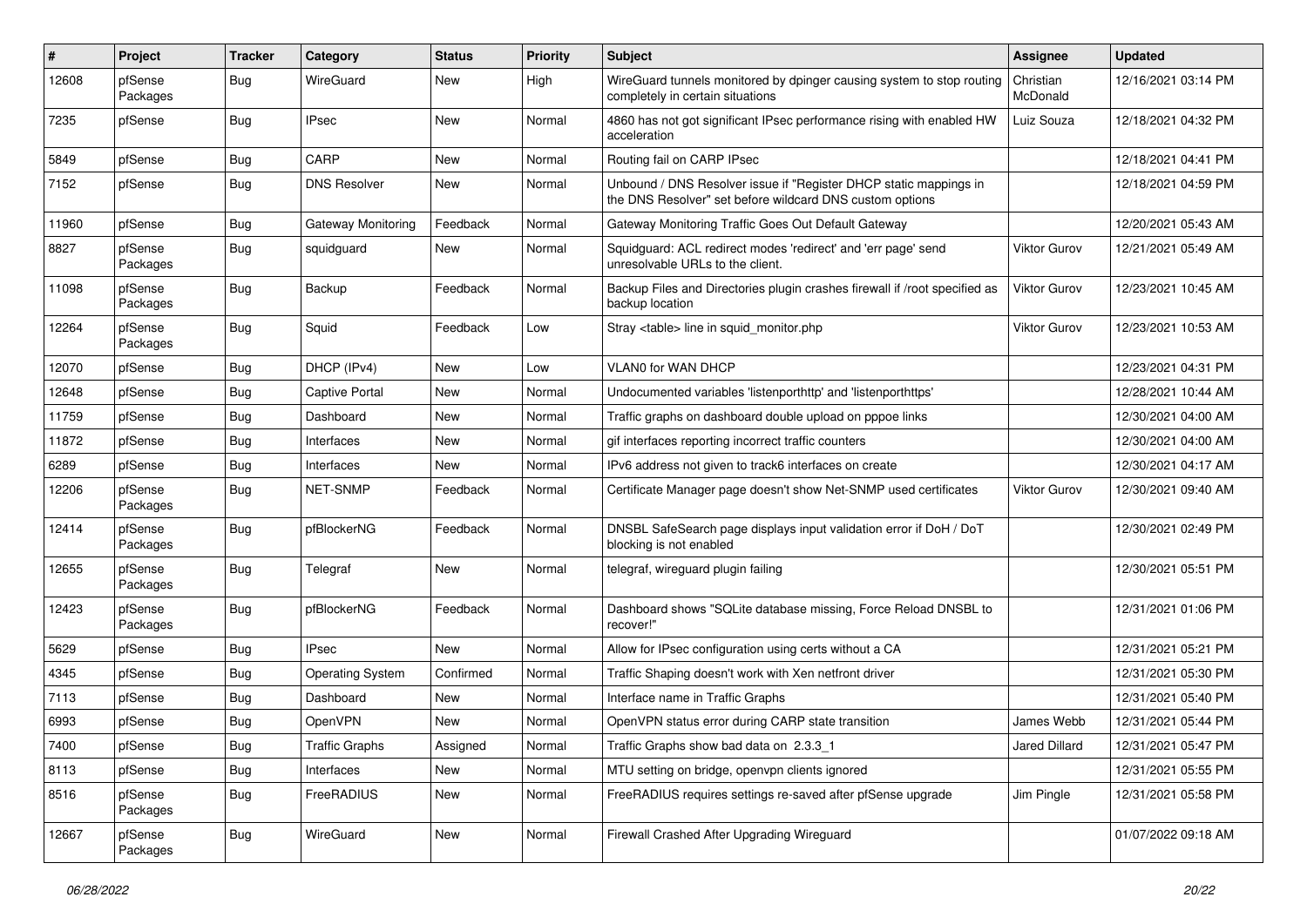| #     | Project             | <b>Tracker</b> | Category                        | <b>Status</b>                 | <b>Priority</b> | Subject                                                                                                                                                | Assignee              | <b>Updated</b>      |
|-------|---------------------|----------------|---------------------------------|-------------------------------|-----------------|--------------------------------------------------------------------------------------------------------------------------------------------------------|-----------------------|---------------------|
| 12260 | pfSense<br>Packages | Bug            | ntop                            | New                           | Normal          | Update popup and version missmatch?                                                                                                                    |                       | 01/08/2022 05:53 AM |
| 5253  | pfSense             | Bug            | PPP Interfaces                  | New                           | Normal          | 3gstats.php 100% CPU                                                                                                                                   |                       | 01/08/2022 05:02 PM |
| 1849  | pfSense             | <b>Bug</b>     | <b>Traffic Shaper</b><br>(ALTQ) | New                           | Normal          | Traffic shaper - By Queue view needs to show/use friendly inerface<br>names                                                                            |                       | 01/10/2022 08:10 AM |
| 12607 | pfSense Plus        | Bug            | Hardware / Drivers              | <b>New</b>                    | High            | Instability with Snort Inline with AWS Instances                                                                                                       |                       | 01/10/2022 09:03 PM |
| 6926  | pfSense             | Bug            | UPnP/NAT-PMP                    | New                           | Normal          | Miniupnp advertising expired IPv6 address                                                                                                              |                       | 01/15/2022 08:29 PM |
| 2234  | pfSense             | Bug            | Web Interface                   | Confirmed                     | Low             | Status: Traffic Graph - only shows interface's subnet                                                                                                  |                       | 01/15/2022 08:33 PM |
| 9500  | pfSense<br>Packages | Bug            | haproxy                         | New                           | Normal          | HAproxy does not delete non-applicable action config                                                                                                   |                       | 01/18/2022 06:28 AM |
| 7352  | pfSense             | Bug            | Routing                         | New                           | Normal          | pfSense IPv6 static route is dumped after a WAN flap                                                                                                   |                       | 01/20/2022 09:35 AM |
| 7329  | pfSense             | Bug            | <b>DNS Forwarder</b>            | New                           | Low             | DHCP Not Updating DNS                                                                                                                                  |                       | 01/21/2022 09:16 PM |
| 12715 | pfSense             | Bug            | Authentication                  | New                           | Normal          | Long system startup time when LDAP is configured and unavailable<br>during startup.                                                                    | Christian<br>McDonald | 01/24/2022 05:50 AM |
| 12720 | pfSense             | Bug            | Rules / NAT                     | <b>Pull Request</b><br>Review | Normal          | Hide the "tag" field on non-floating tabs                                                                                                              | <b>Viktor Gurov</b>   | 01/24/2022 03:11 PM |
| 12705 | pfSense             | Bug            | <b>IPsec</b>                    | Incomplete                    | Normal          | ECDSA certificate does not work for IPSec VPN phase 1                                                                                                  |                       | 01/24/2022 03:22 PM |
| 12726 | pfSense             | Bug            | Authentication                  | New                           | Normal          | LDAP select container button auto populate                                                                                                             |                       | 01/25/2022 01:48 PM |
| 12730 | pfSense             | Bug            | <b>Captive Portal</b>           | New                           | Normal          | RADIUS accounting does not work if WAN is down                                                                                                         |                       | 01/26/2022 05:13 AM |
| 12732 | pfSense<br>Packages | Bug            | squidguard                      | New                           | High            | Squid https filtering squidguard acl target list - erratic behaviour                                                                                   |                       | 01/26/2022 09:11 AM |
| 12740 | pfSense             | Bug            | FreeBSD                         | Incomplete                    | Normal          | panic: esp input cb: Unexpected address family                                                                                                         |                       | 01/27/2022 01:19 PM |
| 12734 | pfSense             | Bug            | Web Interface                   | Incomplete                    | Low             | Long hostname breaks DHCP leases layout                                                                                                                |                       | 01/31/2022 01:03 PM |
| 12258 | pfSense<br>Packages | Bug            | WireGuard                       | Feedback                      | Normal          | Copy key buttons only work in HTTPS mode                                                                                                               |                       | 02/03/2022 04:57 AM |
| 12751 | pfSense<br>Packages | Bug            | <b>FRR</b>                      | New                           | Normal          | Improve FRR route restoration after gateway events                                                                                                     |                       | 02/06/2022 11:07 PM |
| 12760 | pfSense<br>Packages | Bug            | WireGuard                       | New                           | Normal          | Link-local addresses disallowed on Wireguard interfaces                                                                                                | Christian<br>McDonald | 02/07/2022 03:50 AM |
| 12764 | pfSense             | Bug            | Gateways                        | New                           | Normal          | VTI gateway status is pending after assigning the VTI interface                                                                                        |                       | 02/07/2022 05:41 AM |
| 12762 | pfSense             | Bug            | IPsec                           | New                           | Normal          | IPsec keep alive check ignores Child SA Start Action                                                                                                   | <b>Viktor Gurov</b>   | 02/07/2022 11:21 AM |
| 12767 | pfSense<br>Packages | Bug            | Avahi                           | New                           | Normal          | "Package radavahi-daemon does does not exist in current pfSense<br>version and it has been removed" message on pfSense 2.7 restore                     |                       | 02/07/2022 11:28 AM |
| 6799  | pfSense             | Bug            | Rules / NAT                     | New                           | Normal          | Using NOT (!) with interface subnet macros results unexpected traffic<br>passing when multiple subnets are included in the macro (i.e. VIP<br>subnets) |                       | 02/07/2022 02:18 PM |
| 8100  | pfSense             | <b>Bug</b>     | CARP                            | New                           | Normal          | pfsync Initially Deletes States on Primary for Connections Established<br>through Secondary                                                            | Luiz Souza            | 02/08/2022 12:59 PM |